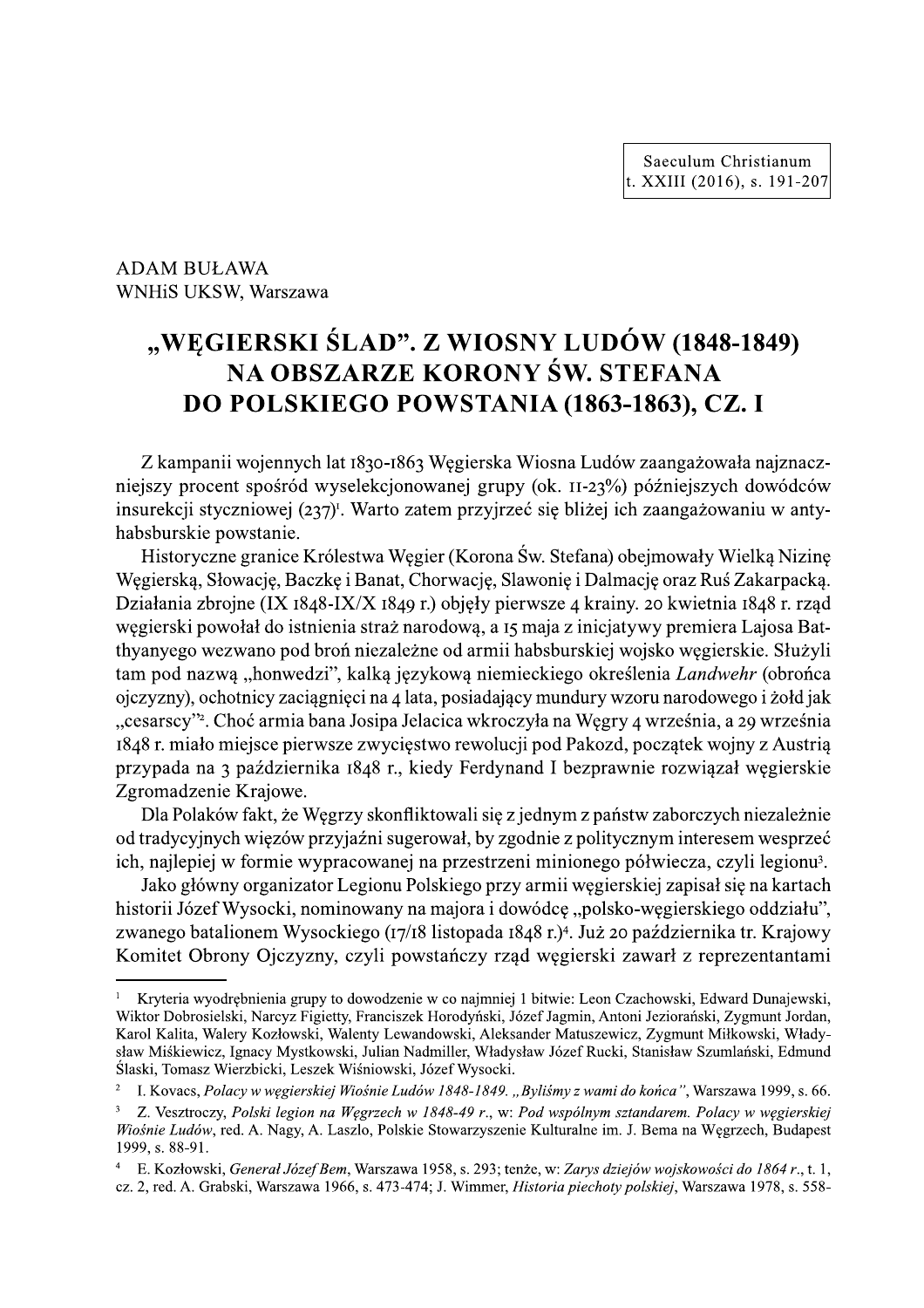komitetu filomadziarskiego we Lwowie umowę na sformowanie jednostki zbrojnej: ochotnicy otrzymali narodowy sztandar z mundurem (białe płaszcze z czerwonymi otokami, szaroniebieskie spodnie, czerwone rogatywki z baranim futerkiem<sup>3</sup> i pozwolenie na posługiwanie się w szeregach ojczystym językiem. Przewidywano zaciąg 1200 żołnierzy (batalion piechoty, szwadron ułanów, I-2 baterie artyleryjskie)<sup>6</sup>.

300-osobowy batalion (kompanie Ignacego Czernika i Konstantego Matczyńskiego)<sup>7</sup> włączył się w oblężenie Aradu (4 grudnia 1848 r.). Chociaż twierdza z 1,5-tysięczną załogą feldmarszałka Johanna Bergera von der Pleisse należała do drugorzędnych w Imperium Habsburskim, jej zdobycie warunkowało zajęcie fortecy w Temesvarze, stolicy Banatu, co z kolei zmieniłoby układ sił tamże, w Baczce i Siedmiogrodzie. W działaniach oblężniczych uczestniczyły 2 bataliony węgierskich górali – Szeklerów, 2 bataliony honwedów oraz 4 kompanie debreczyńskiej Gwardii Narodowej pod dowództwem ppłk. Janosa Mariassyego<sup>8</sup>. Do kolumn szturmowych w natarciu grudniowym przeznaczono ochotników debreczyńskich, 4 kompanie 29 batalionu honwedów oraz pięć kompanii 30 batalionu. Ze względu na niedotrzymanie ciszy i niewystarczające m.in. ze względu na brak sprzętu bojowego przygotowanie akcji polski chrzest bojowy zakończył się porażką<sup>9</sup>. Nowy komendant oblegających płk-inż. Miklos Gaal oraz komisarz rządowy Daniel Boczko doceniali zaangażowanie Polaków i ich komendanta. Do nich należała asekuracja przeprawy wodnej w starciu pod Nowym Aradem z grupą gen. Christiana Leiningena (3 bataliony piesze, pułk jazdy, 12 dział), zakończonym odrzuceniem Węgrów za rzekę i uzupełnieniem zaopatrzenia oraz garnizonu twierdzy (14 XII 1848 r.)<sup>10</sup>.

Węgierskie dowództwo zgodziło się wtedy na organizację konnego szwadronu polskiego Władysława Ponińskiego<sup>n</sup>: umundurowanie wzoru austriackiego, czapki-konfederatki czerwone, chorągiewki przy lancach węgierskie, później mundur granatowy, rabaty mankietów i czapki w kolorze czerwonym<sup>12</sup>. W tym właśnie oddziale znaleźć się miał m.in. członek

J. Grabowiecki, Moje wspomnienia z emigracji od roku 1831 do 1854, spisane w Marsylii, Warszawa 1970, s. 145.

<sup>-562;</sup> A. Szmyt, General Józef Wysocki w służbie wolności Polaków i Wegrów, Olsztyn 2001, s. 136; I. Kovacs, Nieznani polscy bohaterowie powstania węgierskiego 1848-1849, Warszawa 2010, s. 42.

<sup>&</sup>lt;sup>5</sup> T. Iskrzycki, Mundury formacji polskich na Węgrzech w latach 1848-1849, "Studia do Dziejów Dawnego Uzbrojenia i Ubioru Wojskowego", Kraków 1963, cz. 1, s. 71 i n.; Z. Miłkowski, Od kolebki przez życie, Kraków 1936, t. 1, s. 326; E. Kozłowski, Legion Polski na Węgrzech 1848-1849, Warszawa 1983, s. 98.

L. Russjan, Polacy i sprawa polska na Wegrzech w roku 1848-1849, Warszawa 1936, s. 97-98; E. Kozłowski, General Józef Bem, s. 286-287, tenże, Legion Polski, s. 32; J. Bułharyn, Rys wojny wegierskiej w roku 1848 i 1849, Paryż 1852, s. 47-48; J. Wysocki, Pamiętnik generała ... z czasów kampanii węgierskiej, Warszawa 1899, s. 6; J. Falkowski, Wspomnienia z roku 1848 i 1849, Warszawa 1908, cz. 1, s. 69; Z. Miłkowski, Od kolebki, t. 1, s. 276;

J. Wysocki, Pamiętnik, s. 12; I. Grabowiecki, Moje wspomnienia, s. 152.

E. Kozłowski, Legion Polski, s. 99-100; A. Szmyt, Generał Józef Wysocki, s. 139; I. Kovacs, Polacy w węgierskiej Wiośnie Ludów, s. 134-136; tenże, Nieznani polscy bohaterowie, s. 43 i n.

W. Rucki, Z pamietników żołnierza, "Dziennik Literacki", 1862, nr 49, s. 398; Z. Miłkowski, Od kolebki, t. 1., s. 280; A. Grochowalski, 1848 i 1849, Kampania na Węgrzech przez..., sztabu korpusu 3-go węgierskiego, B. Czartoryskich, Kraków rkps 5326, s. 312-313.

E. Kozłowski, Legion Polski, s. 100; J. Bułharyn, Rys wojny, s. 61; W. Poniński, Wspomnienia z lat ubiegłych:  $10$ listy do moich synów, Kraków 1902, s. 31 i nn.

 $11 -$ E. Kozłowski, Legion Polski, s. 99, 100-102; P. Wodziński, Wspomnienia żołnierza-tułacza (1848-1863), Lwów 1912, s. 24; K. Kalita, Ze wspomnień krwawych walki, Lwów 1913; Z. Miłkowski, Od kolebki, t. 1.

<sup>&</sup>lt;sup>12</sup> Według źródeł wegierskich mundury granatowe z białymi lampasami spodni, wyłogi kurty mundurowej i mankiety obszyte czerwoną wstążką, niebieska czapka z białą kitką i biało-niebieska chorągiewka na lancy.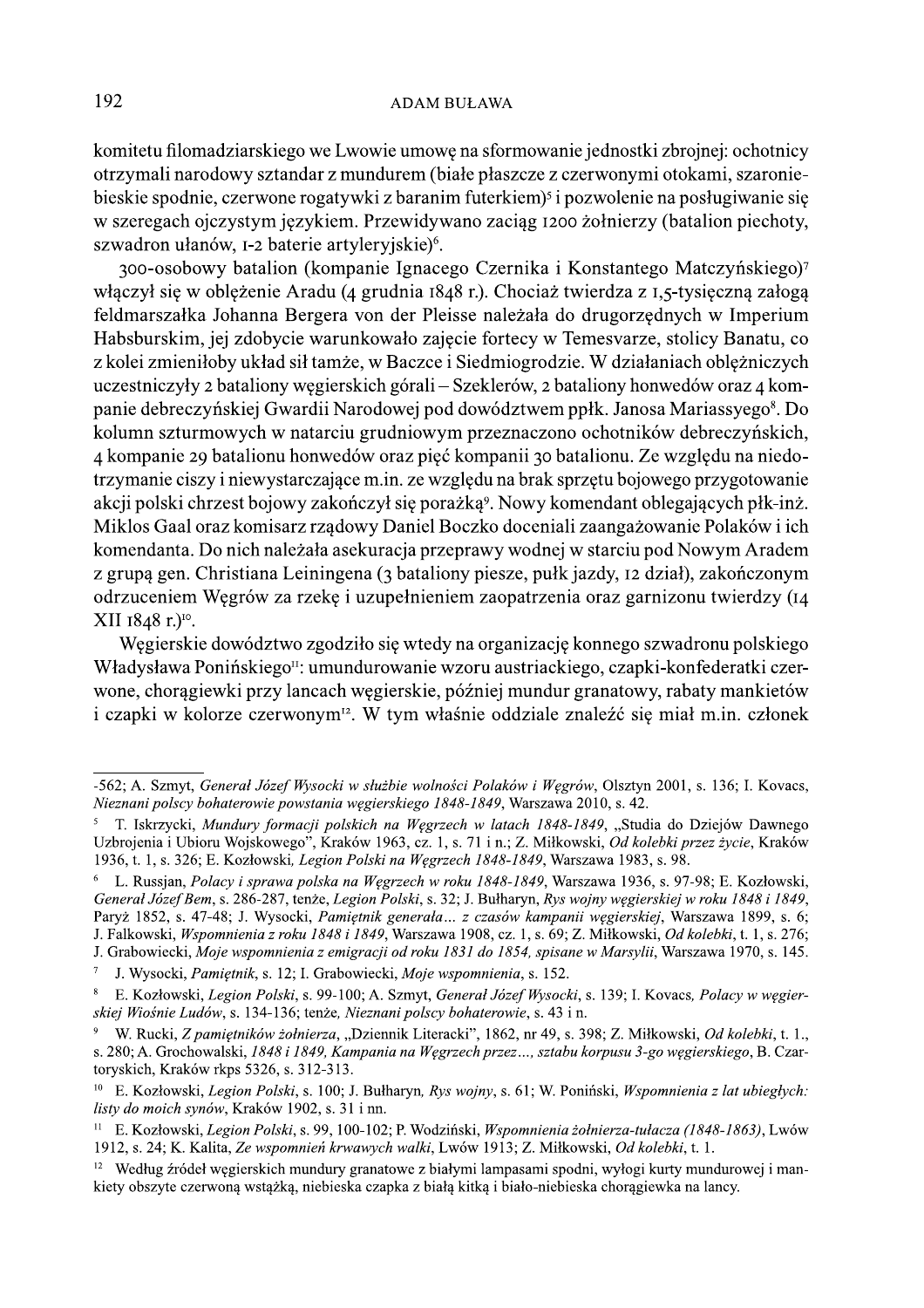krakowskiej Gwardii Narodowej Julian Nadmiller<sup>13</sup>. Obecność legionistów pod murami twierdzy nie przyniosła większej zaprawy bojowej, bo poza dwoma wymienionymi starciami zajmowali się służbą garnizonową, patrolami, drobnymi potyczkami, a charakteryzowała ich słaba dyscyplina<sup>14</sup>.

Pod koniec grudnia 1848 r. Lajos Kossuth mianował ppłk. Jerzego Bułharyna dowódcą naczelnym wszystkich legionów polskich na Węgrzech (oprócz legionu powstającego u boku gen. Józefa Bema w Siedmiogrodzie), co formalnie sankcjonowało stan dwuwładzy (konkurentem do stanowiska był Wysocki). Bułharyn stanał na czele niewielkiego oddziału tworzącego jadro 5 kompanii legionowej, w tzw. Korpusie Północnym podlegającym ministrowi wojny gen. Lazarowi Meszarosowi. Zreorganizowany korpus na Słowacji (Górne Węgry) liczył to tys. żołnierzy (ponad 8000 piechurów, 1600 kawalerzystów, 34 działa).

Przeciwko galicyjskiemu korpusowi gen. dywizji hr. Franza Schlicka von Bassano und Weisskirchen (3 brygady – tj. 6,7-8 tys. żołnierzy) podkomendni Bułharyna walczyli w przegranych starciach pod Koszycami (4 grudnia) oraz Szinnye (22 grudnia 1848 r.), następnie o odzyskanie Koszyc (4 stycznia 1849 r.)<sup>15</sup>. W spieszonym ze względu na niedostatek koni szwadronie 2 pułku huzarów Władysława Tchórznickiego z dywizji płk Sandora Pulszky'ego (IO-I2 tys. ludzi, 15 dział) znajdował się już Antoni Jeziorański<sup>16</sup>. Jego debiut bojowy wiązał się ze wspomnianą obroną Góry Koszyckiej, kiedy przeciwnatarcie bezkonnych polskich ułanów i 42 batalionu honwedów uratowało dywizyjną artylerię (36 dział z 660-osobową załogą) walczącą obok 2-3 honwedzkich batalionów, kilku jednostek pieszej gwardii narodowej, ok. 1200 huzarów, ok. 190 konnych gwardzistów<sup>17</sup>. Owi piesi ułani pod Barca zorganizowali zasadzke na austriacka kawalerie pościgowa pod dowództwem mir. Concorregio z pułku szwoleżerów i kpt. sztabowego Sudiera (II grudnia 1848 r.)<sup>18</sup>.

Z rozbitego na początku 1849 r. Korpusu Północnego podwładni Bułharyna przeszli do utworzonego na jego bazie Korpusu Górnej Cisy płk. Georgy'ego Klapki z dwóch dwubrygadowych dywizji i osobnej brygady: Bułharynowi podlegały brygady mjr. Istvana Zako i ppłk. Władysława Tchórznickiego (2 batalion mjr. Tadeusza Idzikowskiego – 3 kompanie, szwadron 2 pułku ułanów, bateria 4 dział kpt. Grabowieckiego – 120 bagnetów i 100 szabel, inne źródła podają, iż Polaków było 350-380). Razem korpus – 6110 bagnetów, 715 szabel i 34 działa<sup>19</sup>. Polscy ułani mieli obecnie białe rabaty na granatowych kurtach mundurowych, cząpki wzoru armii Królestwa Polskiego, proporczyki w barwach węgierskich, następnie polskich, z kolorem pułku<sup>20</sup>.

<sup>&</sup>lt;sup>13</sup> E. Kozłowski, Julian Natmiller (1823-1903), PSB, t. 23, Kraków 1977, s. 618-619.

<sup>&</sup>lt;sup>14</sup> J. Bułharyn, Rys wojny, s. 58; W. Rucki, Z pamiętników żołnierza, s. 401; W. Poniński, Wspomnienia, s. 30; Z. Miłkowski, Od kolebki, t. 1, s. 286-287; S. Schnur-Pepłowski, Polacy i Węgrzy. Opowieść dziejowa z lat 1848 i 1849, Lwów 1896, s. 120-121; A. Grochowalski, 1848 i 1849, Kampania na Węgrzech, s. 310-311.

<sup>&</sup>lt;sup>15</sup> E. Kozłowski, Legion Polski, s. 86.

<sup>&</sup>lt;sup>16</sup> E. Kozłowski, *Antoni Jeziorański (1821-1882)*, PSB, t. 11, Kraków 1964-1965, s. 215-216.

 $17$ Ibidem, s. 87.

<sup>&</sup>lt;sup>18</sup> E. Kozłowski, Legion Polski, s. 95; I. Kovacs, Polacy w węgierskiej Wiośnie Ludów, s.162-169; A. Jeziorański, Pamietniki jenerała ... od roku 1848 do 1863, Lwów 1880, s. 25.

 $19$ E. Kozłowski, Legion Polski, s. 92-96, 112, 153-154. Inna wersja liczebności korpusu: 7925 bagnetów, 695 szabel.

<sup>&</sup>lt;sup>20</sup> I. Grabowiecki, Moje wspomnienia, s. 151; A. Langie, Pamiętniki niedoli.... z lat 1849-1856, Kraków 1896,  $s. 20.$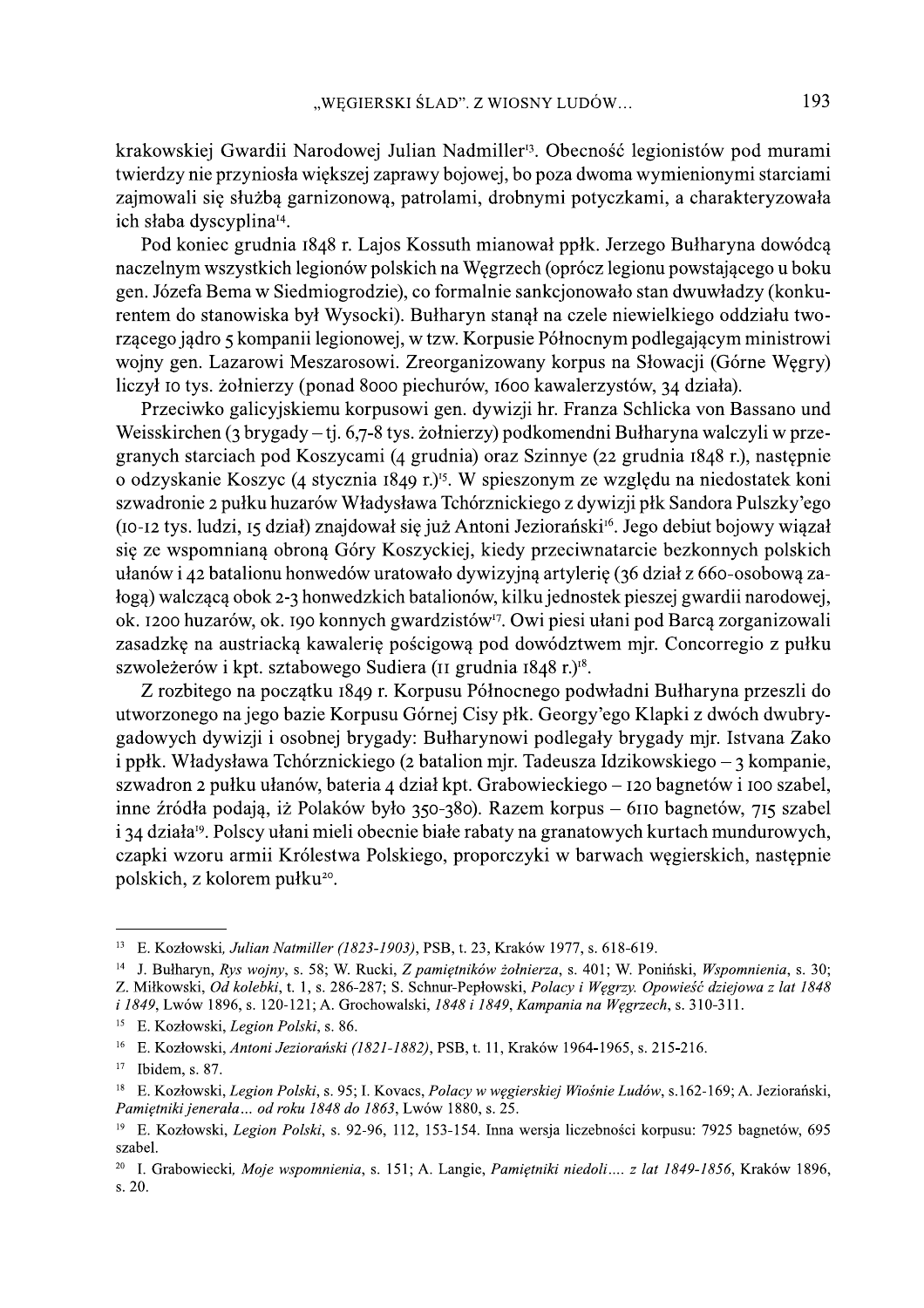Wkrótce odbyła się niekorzystna dla jazdy Tchórznickiego potyczka pod Szanto (19 I), kiedy to mimo wsparcia kompanii Hipolita Żółtowskiego porzuciła pozycję obronną, potem bój pod Tarczalem u podnóża Góry Tokajskiej (21 stycznia). Dwie brygady Schlicka wzmocnione dywizją gen. Franza Schulziga mierzyły się o Górę Teresy (Teresienberg) z korpusem nadcisańskim, a decydującą o triumfie rolę odegrała 2,5-tysięczna dywizja Bułharyna. Tchórznicki wraz z kawalerzystami znalazł się wśród wyróżnionych przez podkreślającego zasługi bitewne Polaków Klapkę, wśród licznie awansowanych był ppor. Jeziorański. W lutym Tchórznicki rozpoczął formowanie oddziału lansjerów w Nyiregyhaza, a ze względu na brak wolnych stanowisk oficerskich Jeziorański przeszedł do kompanii kapitana Antoniego Wieruskiego, 2 batalionu Idzikowskiego, działającego na froncie środkowowęgierskim<sup>21</sup>. Oficerem szwadronu huzarów I galicyjskiego pułku Coburg, który wszedł do korpusu płk. Klapki już jako jednostka honwedzka, następnie przydzielonym w maju 1849 r. do obleganej przez armię Jelacica twierdzy Petroveradin (Petervarad, Novi Sad) w południowej Baczce, starającym się o przeniesienie pod komendę gen. Dembińskiego, był Tomasz Wierzbicki<sup>22</sup>.

U schyłku stycznia 1849 r. Kossuth wyznaczył gen. Henryka Dembińskiego naczelnym wodzem wojsk węgierskich (24602 bagnety i szable, 75 dział, w lutym 37 tys. i 120 dział)<sup>23</sup>. Jego adiutantem został Zygmunt Jordan<sup>24</sup>. W pogoni korpusu Klapki za Schlickiem uczestniczyła dywizja Bułharyna. Batalion mjr. Idzikowskiego przy wsparciu 2 kompanii węgierskich i 4 dział w asekuracji szwadronu huzarów odznaczył się w boju ze strażą tylną Austriaków, m.in. zdobyciem podpalonego mostu na rzece Hernada pod Hidasnemeti (8 lutego)<sup>25</sup>. Poza Jordanem brał w tych działaniach udział Jeziorański, podobnie jak w zakończonej klęską 30-tysięcznego wojska węgierskiego dwudniowej batalii pod Kapolną (26-27 lutego). Pierwszego dnia 120-osobowy 2 batalion legionu z 4 kompaniami węgierskimi, 4 działami i szwadronem huzarów bronił wąwozu Szirok przed 3 batalionami brygady gen. Kriegerna z artylerią, przy wycofywaniu się, pozostawiając niezniszczone mosty na Tarnie, drugiego osłaniał przeprawę cofającego się korpusu przez most na potoku Lasko pod Kerecsend<sup>26</sup>.

Szybko linia wojskowej kariery Józefa Wysockiego zaczęła piąć się ku górze: od stycznia występował w stopniu podpułkownika, w lutym otrzymał nominację na dowódcę jednej z brygad (dwukompanijny batalion polski, jednoszwadronowy pułk jazdy, 3 i 9 batalion

<sup>&</sup>lt;sup>21</sup> J. Helfert, Geschichte Osterreichs vom Ausgange des Wiener October-Ausfstandes 1848. Der ungarische Winterfeldzug Und die octroirte Verfassung, t. 4, cz. 2, Prag-Leipzig 1886, s. 165, 489; R. Kissling, Die Revoluton im Kaisertum, t. 2. Vienna 1948, s. 37: E. Kozłowski, Legion Polski, s. 157, 159; 160-165; A. Jeziorański, Pamietniki jenerała, t. 1, s. 44-56; J. Szyc, Legiony polskie na Węgrzech. Wspomnienia oficera tychże Legionów, Poznań 1850, s. 24; G. Klapka, Der Nationalkrieg in Ungarn und Sienburgen in den Jahren 1848 und 1849, t. 1, Leipzig 1851, s. 195-196; J. Bułharyn, Rys wojny, s. 97-102; J. Wysocki, Pamietnik, s. 23-25; J. Grabowiecki, Moje wspomnienia, s. 163-164.

 $22\,$ I. Kovacs, Polacy w węgierskiej Wiośnie Ludów, s. 527; J. Łątka, Słownik Polaków w Imperium Osmańskim *i Republice Tureckiej*, Warszawa 2005, s. 159.

<sup>&</sup>lt;sup>23</sup> L. Russian, *Polacv i sprawa, s.* 48; E. Kozłowski, *Legion Polski, s.* 175; B. Szyndler, *Henryk Dembiński 1791*--1864, Warszawa 1984, s. 272; G. Klapka, Der Nationalkrieg, t. 1, s. 207; A.F. Danzer, Dembiński In Ungarn, Vienna 1873, t. 1, s. 108-109.

 $24\,$ Zygmunt Jordan (1824-1866), PSB, t. 11, Kraków 1964-1965, s. 290.

<sup>25</sup> E. Kozłowski, Legion Polski, s. 181; A. Danzer, Dembiński in Ungarn, t. 1, s. 100; A. Jeziorański, Pamiętniki, t. 1, s. 52-53; I. Grabowiecki, Moje wspomnienia, s. 167.

<sup>26</sup> E. Kozłowski, Legion Polski, s. 188-194; B. Szyndler, Henryk Dembiński, s. 273-275; J. Bułharyn, Rys wojny, s. 140, 159-160; G. Klapka, Der Nationalkrieg, t. 1, s. 249; A. Danzer, Dembiński in Ungarn, t. 1, s. 89-90, 179--180; A. Jeziorański, Pamiętniki, t.1, s. 56-57; J. Wysocki, Pamiętnik, s. 37-38; I. Grabowiecki, Moje wspomnienia,

s. 169-170; A. Grochowalski, Kampania na Wegrzech, s. 330-332.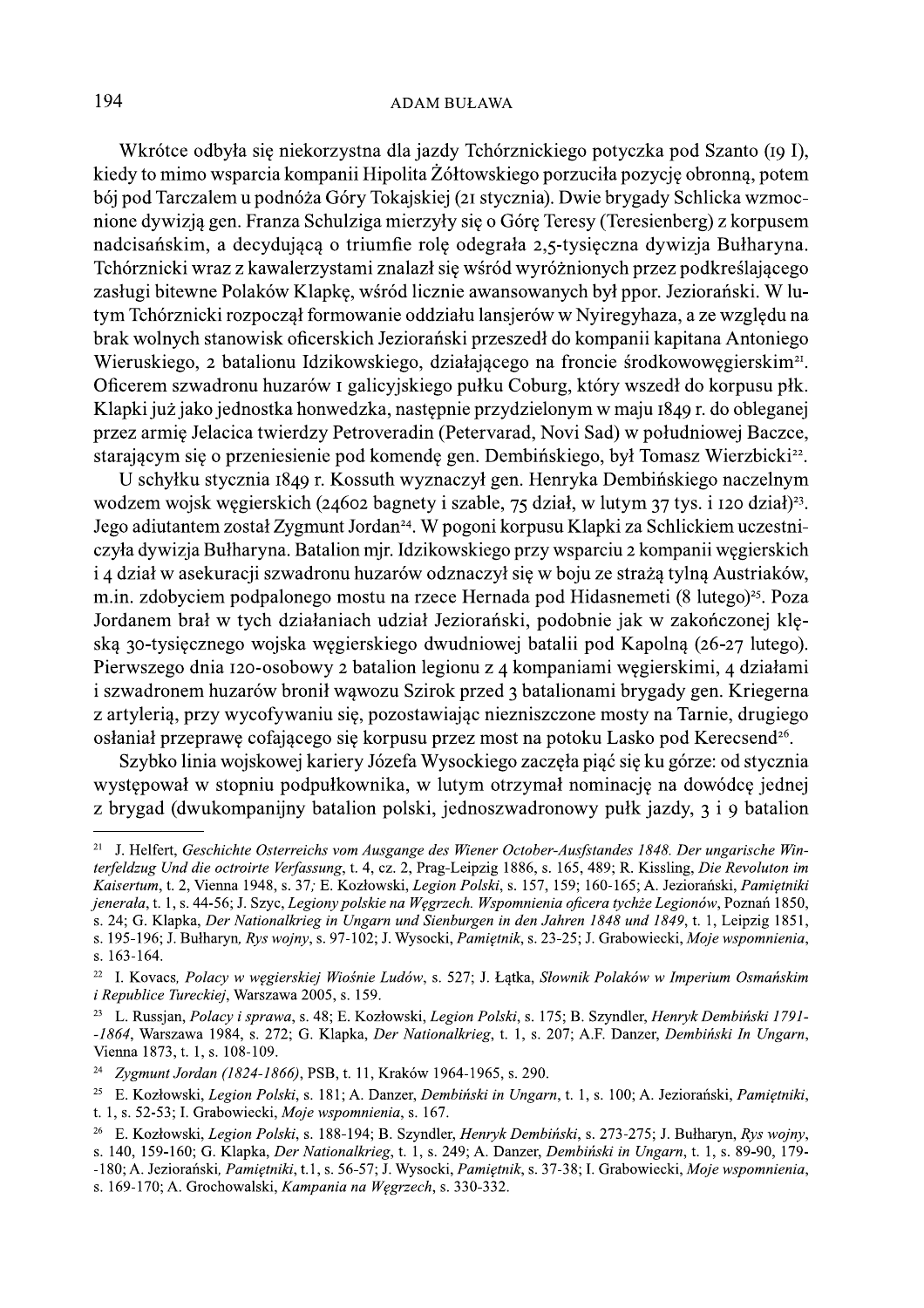honwedów) banackiej dywizji gen. Janosa Damjanicha, w marcu komendę dywizji III korpusu armii węgierskiej (6 batalionów honwedów, 2 batalion polski, 4 ochotnicze kompanie strzelców pieszych, 4 szwadrony huzarów 2 pułku Hannover, szwadron ułanów Władysława Ponińskiego i 3 baterie artyleryjskie)<sup>27</sup>.

Rozbudowany do ponad 600-osobowych rozmiarów 5-kompanijny legion pod bezpośrednim zwierzchnictwem kpt Ignacego Czernika (uzupełniony 2 kompaniami dawnego pułku strzeleckiego Henryka Rembowskiego, obecnie pod kierownictwem Antoniego Wieruskiego i kompanię Hipolita Żołtowskiego z górnowęgierskiego batalionu Idzikowskiego) podczas kampanii wiosennej trafił do jednej z najlepszych w całej armii powstańczej dwubrygadowej dywizji Wysockiego w korpusie Damjanicha<sup>28</sup>. Polski batalion, 3 batalion 60 pułku Waza i 42 batalion honwedów tworzył brygadę płk. Ede Czillicha, zaś na brygadę mjr. Karoly'ego Leiningena-Westerburga składały się 3 batalion 19 pułku Schwarzenberga i 3 batalion honwedów, z uzupełnieniem 6 szwadronów 3 pułku huzarów i polskiego szwadronu ułanów.

Polacy dali o sobie znać podczas wiosennej ofensywy rewolucyjnych Węgier. Pod Szolnok (5 marca 1849) III korpus w decydujący sposób wsparł dywizję płk Karoly'ego Vecseya walczącego z oddziałami gen. Franza Ottingera. Brygadier Wysocki kierował prawym skrzydłem linii bojowej (batalion polski, 3 batalion honwedów, bataliony piechoty liniowej 60 pułku Wasa i 19 pułku Schwarzenberg)<sup>29</sup>. Szturm miasta, w którym uczestniczył Wysocki, rozpoczął polski batalion, a za nim podążyły pozostałe. Najwspanialszym momentem zmagań okazała się szarża szwadronu 120 lansjerów Ponińskiego na osłaniający odwrót armii cesarskiej II pułk dragonów Franz Jozsef (2 dywizjony dragonów, strzelcy piesi i artyleria), której przykład stopniowo inspirował kawalerzystów węgierskich (dwa szwadrony 2 pułku huzarów, szwadron 3 pułku huzarów, dwa kolejne szwadrony 2 pułku huzarów). Dowódcą pieszego plutonu zdobywającego most na Cisie i umożliwiającego dalszy pościg był por. Józef Jagmin<sup>30</sup>. Generalny odwrót nieprzyjaciela otworzył możliwość natarcia na Budę i Peszt. Poza piątką odznaczonych Orderami Zasługi III klasy polskich oficerów awans na pułkownika otrzymał Wysocki.

Pod Hatvan (2 kwietnia) podczas udzielania pomocy VII korpusowi gen. Andrasa Gaspara przeciw III korpusowi Schlicka brygadier Wysocki wykazał się wbrew oficjalnym dyrektywom przytomnością umysłu. Dzięki temu powstrzymano Austriaków, a wskutek kontruderzenia gen. Gaspara i batalionu Wysockiego doszło do odbicia wzgórza i miasta<sup>31</sup>. Na czele swego rodzaju oddziału szturmowego mimo ostrzału austriackich kartaczy wykazywał się szaleńczą brawurą Jagmin, z Zygmuntem Miłkowskim u boku<sup>32</sup>. Z czołowym plutonem i naśladującymi go polskimi kompaniami piechoty, przebiegając po belkach mimo

<sup>&</sup>lt;sup>27</sup> A. Kozłowski, Legion Polski, s. 104; A. Szmyt, Generał Józef Wysocki, s. 141; J. Bułharyn, Rys wojny, s. 194; W. Poniński, Wspomnienia, s. 39.

<sup>&</sup>lt;sup>28</sup> Według samego Wysockiego formacja otrzymała znaki honorowe za waleczność.

<sup>29</sup> E. Kozłowski, Legion Polski, s. 206; według A. Szmyta J. Wysocki dowodził 1. linią szyków powstańczych.

 $30\,$ E. Kozłowski, Legion Polski, s. 206-209; I. Kovacs, Nieznani polscy bohaterowie, s. 49, 139; A. Szmyt, General Józef Wysocki, s. 149-150; J. Bułharyn, Rys wojny, s. 95-98, 194, 200-201; A. Jeziorański, Pamiętniki jenerała, s. 60-62; J. Wysocki, Pamiętnik, s. 39; W. Poniński, Wspomnienia, s. 42-43; K. Kalita, Ze wspomnień, "Biblioteka Warszawska", 1912, s. 241-242; Z. Miłkowski, Od kolebki, t.1, s. 296-297.

<sup>&</sup>lt;sup>31</sup> E. Kozłowski, Legion Polski, s. 211-212; J. Wysocki, Pamiętnik, s. 47-48; Z. Miłkowski, Od kolebki, t. 1, s. 303-304.

<sup>&</sup>lt;sup>32</sup> S. Kieniewicz, M. Małecki, Zygmunt Miłkowski (1824-1915) ps. Tomasz Teodor Jeż, PSB, t. 10, Kraków 1963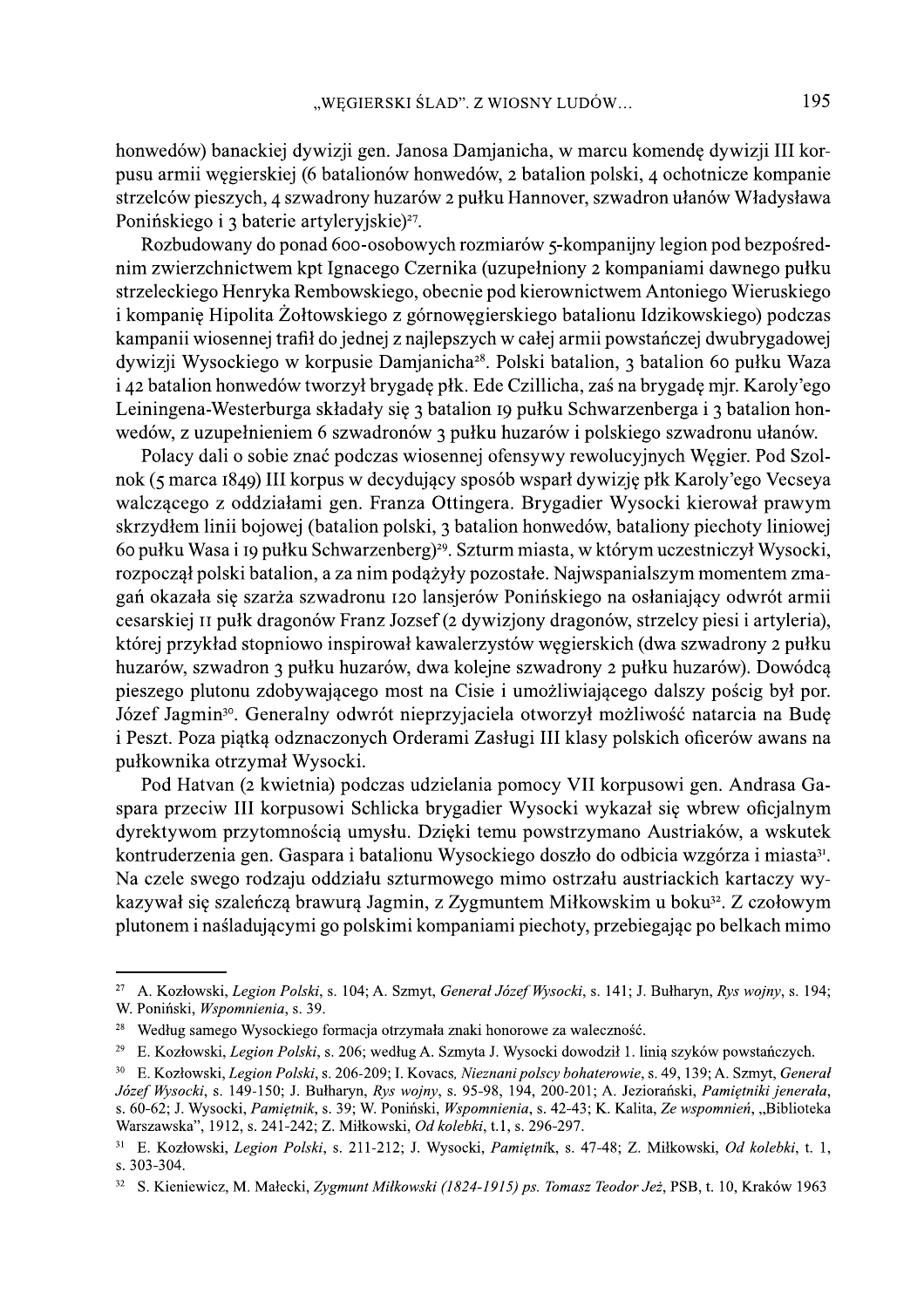zerwanych przęseł opanował most na Zagyvie. Zajął pozycję daleko za mostem, odmawiając opuszczenia przyczółka, za co został zresztą czasowo aresztowany.

Pod Tapiobicske (4 kwietnia) w trakcie bitwy spotkaniowej korpusu gen. Klapki z brygadami piechoty gen. Daniela Raszticha oraz jazdy płk. Leopolda Sternberga z I korpusu bana Jelacica zwycięstwo strony węgierskiej umożliwiło nadejście korpusu Damjanicha, przy czym Polacy z przejmującej ciężar walki dywizji Wysockiego (włączenie się do boju 3 batalionu 19 pp, 3 batalionu 60 pp oraz dwóch batalionów honwedów) w przeciwnatarciu zdobyli most na rzece Tapio i całą groblę. W pościgu uczestniczył m.in. szwadron ułanów Ponińskiego<sup>33</sup>.

Pod Isaszeg (6 kwietnia) kontynuujące pościg węgierskie korpusy dopadły nieprzyjaciela: Klapka natarł na prawe skrzydło korpusu Jelacica, a Damjanich na skrzydło lewe, posługując się dywizją gen. Karoly'ego Knezicia, podczas gdy dywizja Wysockiego pozostawała w rezerwie. Niespodziewany atak na tyłach korpusu Schlicka w rozciągających się w pobliżu pobliskiego wzgórza leśnych ostępach (tzw. Królewskie Lasy) powstrzymali podkomendni Wysockiego najpierw z batalionem Wasa dowodzonym przez kpt. Adama Hoszowskiego, potem z brygadą Leiningena, wreszcie z przybyłym korpusem gen. Lajosa Aulicha, dzięki czemu gen. Klapka odparł wroga<sup>34</sup>. Była to najważniejsza wiktoria kampanii wiosennej. W miejscowości Godollo podczas defilady triumfującego wojska przed Kosstuthem dyktator zdjął lekko uchylany kapelusz i trzymał w ręku aż do końca przemarszu dywizji Wysockiego, a przede wszystkim polskich legionistów i ułanów<sup>35</sup>.

Pod Wacowem nad Dunajem (to kwietnia) w trakcie konfrontacji korpusów Klapki oraz Damjanicha z dywizja gen. Hermanna von Ramberga, zastępowanego przez gen. bryg. Christiana Gotza (zabitego podczas starcia przez Polaków), a następnie gen. bryg. Feliksa Jablonovskiego, lewoskrzydłowej formacji Wysockiego przypadł w udziale szturm miasta. Kluczowy moment stanowiło natarcie na kamienny most nad potokiem Gombas z wymownym epizodem przejmowania legionowego sztandaru z rąk padających żołnierzy. Tenże sztandar miał później na wniosek gen. Gorgeia być zgłoszony ministrowi wojny do odznaczenia Orderem Zasługi III klasy. Polski batalion rozproszył austriackich rakietników, a następnie oparł się szarży konnicy. Za porażkę dymisie otrzymał głównodowodzący armii habsburskiej, feldmarszałek Alfred zu Windischgraetz<sup>36</sup>.

Z polecenia dowódcy korpusu płk Wysocki sprawować miał dowództwo nad siłami powstańczymi w I fazie bitwy pod Nagysallo (19 kwietnia). W centrum stał III korpus z dywizją Wysockiego, początkowo gen. Damjanich znajdował się poza placem boju, a na lewym skrzydle spóźniał się VII korpus gen. Gaspara. Ponieważ I korpus Klapki wyparł

<sup>&</sup>lt;sup>33</sup> E. Kozłowski, Legion Polski, s. 212-213; A. Szmyt, General Józef Wysocki, s. 153-154; T. Bułharyn, Rys wojny, s. 228-229; J. Wysocki, Pamietnik, s. 49; W. Poniński, Wspomnienia, s. 46-47; Z. Miłkowski, Od kolebki, t. 1, s. 305-306; A. Grochowalski, Kampania na Wegrzech, s. 347.

<sup>&</sup>lt;sup>34</sup> E. Kozłowski, *Legion Polski*, s. 214-215; A. Szmyt, op. cit., s. 154-155; J. Szyc, *Legiony polskie*, s. 34, 36-37, 45; J. Bułharyn, Rys wojny, s. 232-232; A. Jeziorański, Pamietniki jenerala, s. 65; J. Wysocki, Pamietnik, s. 51-52; Z. Miłkowski, Sylwety emigracyjne, Lwów 1904, s. 130; tenże, Od kolebki, t. 1, s. 306-207. Literacki opis bitwy znajduje się w Lalce Bolesława Prusa (Pamiętnik starego subiekta).

<sup>35</sup> E. Kozłowski, Legion Polski, s. 209, 215; K. Kalita, Ze wspomnień, s. 243.

E. Kozłowski, Legion Polski, s. 217; I. Kovacs, Polacy w wegierskiej Wiośnie Ludów, s. 406-408; A. Szmyt, Ge- $36\,$ neral Józef Wysocki, s. 155; J. Szyc, Legiony polskie, s. 39; J. Bułharyn, Rys wojny, s. 235; J. Wysocki, Pamietnik, s. 53; W. Poniński, Wspomnienia, s. 47.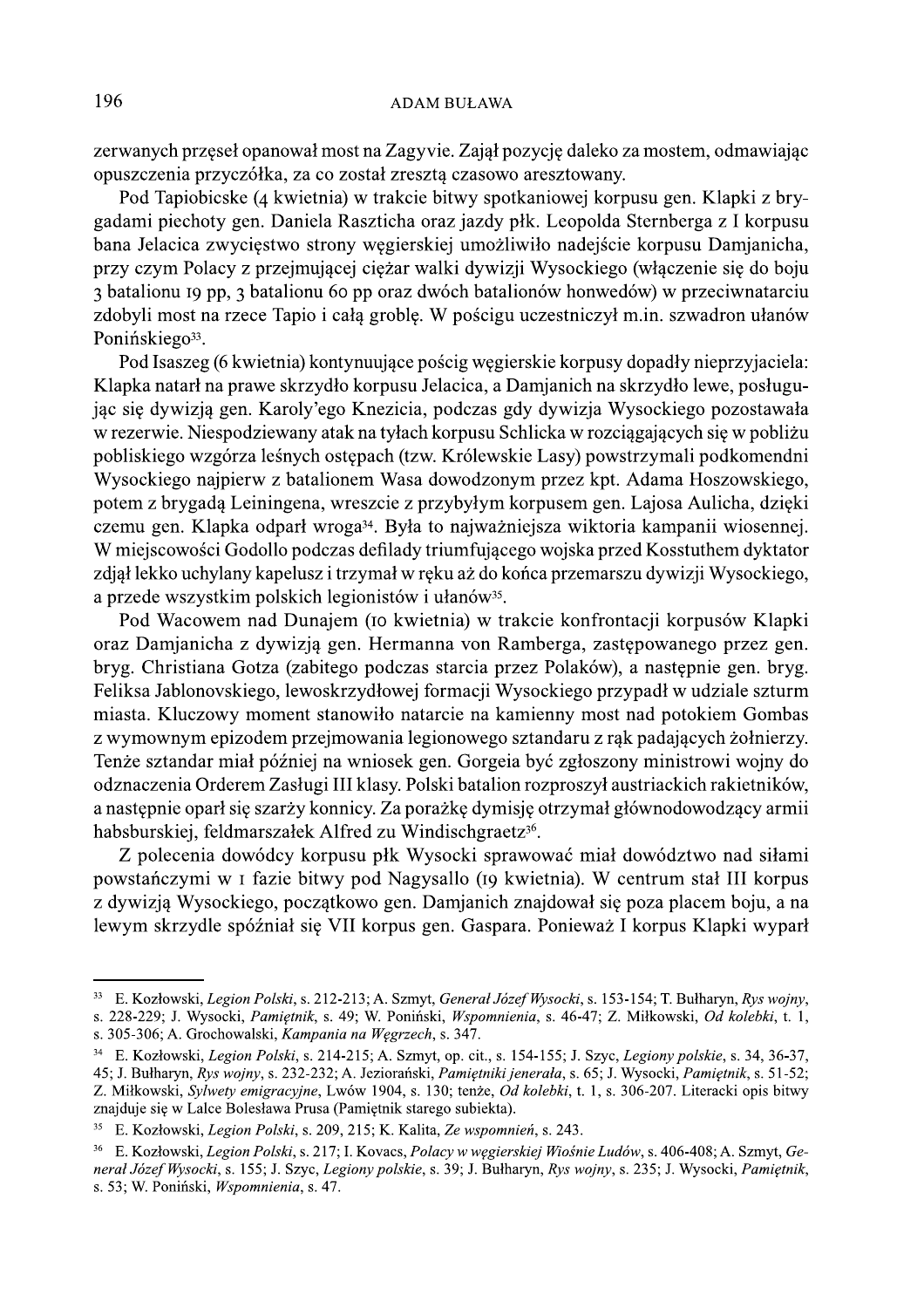wroga z Nagysallo Wysocki podjął walną próbę jego wsparcia, zajmując m.in. samą wieś<sup>37</sup>. Udało się bez problemu powstrzymać natarcie batalionów cesarskich. Według jednego ze źródeł Polacy dzierżyli prym pierwszeństwa w natarciu na bagnety, według innego zapisali się chwalebnie jako uczestnicy walk ulicznych. Konsekwencją zwycięstwa było zajęcie naddunajskiej fortecy Komarno (22 kwietnia).

Dywizja Wysockiego wzięła udział w odrzuceniu przeciwnika spod twierdzy Komarno (27 kwietnia) – po przeprawieniu się mostem pontonowym przez Dunaj przez armię gen. Gyorgeya (dywizje Knezicha, Wysockiego i Klapki) i dalszym pościgu z udziałem ułanów Ponińskiego aż pod Gyor na drodze do Wiednia<sup>38</sup>. Odnotowano siódme zwycięstwo Legionu Polskiego: Ten skromny oddziałek nie był w stanie przeważyć losów wojny, ale w kilku wypadkach brawura polskiego piechura i ułana zadecydowała o wynikach bitwy<sup>39</sup>. Następnie batalion Czernika i szwadron Ponińskiego pełniły służbę pomocniczą podczas oblężenia Budy, lecz nie wzięły udziału w szturmie generalnym, odesłane do Miszkolca<sup>40</sup>.

Dzięki powyższym zasługom wraz z nominacją generalską powierzono Wysockiemu pełnomocną komendę wszystkich jednostek polskich na Węgrzech, rozproszonych po korpusach walczących z habsburskimi siłami zbrojnymi (9 maja)<sup>41</sup>. Prace związane z organizacją głównej formacji polskiej odbywały się w Miszkolcu. W czerwcu na legion składały się 4 bataliony piechoty, dwa pułki ułanów (każdy z 3 szwadronów) oraz kompania saperów<sup>42</sup>. W piechocie służyło do 2305 ochotników, w kawalerii do 560 jeźdźców, w artylerii ok. 75, w niewielkim oddziałku ok. 80, łącznie ok. 3 tysiące legionistów. Legion odkomenderowano do dywizii Tadeusza Bułharyna (dwubrygadowa 19 Armee-Division) w IX korpusie gen. Henryka Dembińskiego<sup>43</sup>.

W dwóch największych miastach Galicji funkcjonowały centralne komitety filomadziarskie, z filiami w mniejszych ośrodkach. Akcja przerzutu ochotników przebiegała wytyczonymi szlakami, z rozwiniętą siecią punktów zbornych i etapowych, a także z pomocą przewodników na pograniczu. Przedzierano się przeważnie w kilku- kilkunasto-kilkudziesięcioosobowych grupach<sup>44</sup>. Werbunek agitatorów do Legionu Wysockiego przynosił

<sup>&</sup>lt;sup>37</sup> A. Szmyt. *General Józef Wysocki, s.* 157-158; E. Kozłowski, *Legion Polski, s.* 218-219 – wg niego Damianich był ciągle obecny; I. Kovacs, Polacy w węgierskiej Wiośnie Ludów, s. 412; G. Klapka, Der Nationalkrieg, t. 1, s. 241; Z. Miłkowski, Od kolebki, t. 1, s. 313; J. Wysocki, Pamiętnik, s. 58-61.

I. Kovacs, Polacy w węgierskiej Wiośnie Ludów, s. 417; A. Szmyt, Generał Józef Wysocki, s. 158-159; E. Kozłowski, Legion Polski, s. 220-221; J. Szyc, Legiony polskie, s. 44; A. Jeziorański, Pamiętniki jenerała, s. 67; W. Poniński, Wspomnienia, s. 48; Z. Miłkowski, Od kolebki, t. 1, s. 318.

<sup>39</sup> E. Kozłowski, Legion Polski, s. 221.

<sup>40</sup> E. Kozłowski, Legion Polski, s. 221; Z. Miłkowski, Od kolebki, t. 1, s.319.

E. Kozłowski, Legion Polski, s.136, 144; I. Kovacs, Polacy w węgierskiej Wiośnie Ludów, s. 477-478; A. Szmyt, 41 General Józef Wysocki, s. 161-162; J. Wysocki, Pamiętnik, s. 65.

 $42\,$ E. Kozłowski, Legion Polski, s. 141-145; I. Kovacs, Nieznani polscy bohaterowie, s. 53.

 $43\,$ E. Kozłowski, Legion Polski, s. 223-225.

 $44$ L. Russian, Polacy i sprawa, s. 90; E. Kozłowski, Legion Polski, s. 45-48, 54-58; P. Wodziński, Wspomnienia, s. 9, 16; Z. Miłkowski, Od kolebki, s. 271; I. Grabowiecki, Moje wspomnienia, s. 141-142; J. Rucki, Opowiadanie oficera.., "Dziennik Polski", Poznań 1849, nr 155; tenże, Z pamiętników żołnierza, s. 393; A. Jeziorański, Pamiętniki, t. 1, s. 3-4, 20; W. Poniński, *Wspomnienia*, s. 26; J. Sokulski, *W kraju i nad Bosforem*, Wrocław 1951, s. 192; S. Łusakowski, Pamietniki zdeklasowanego szlachcica, Warszawa 1952, s. 192.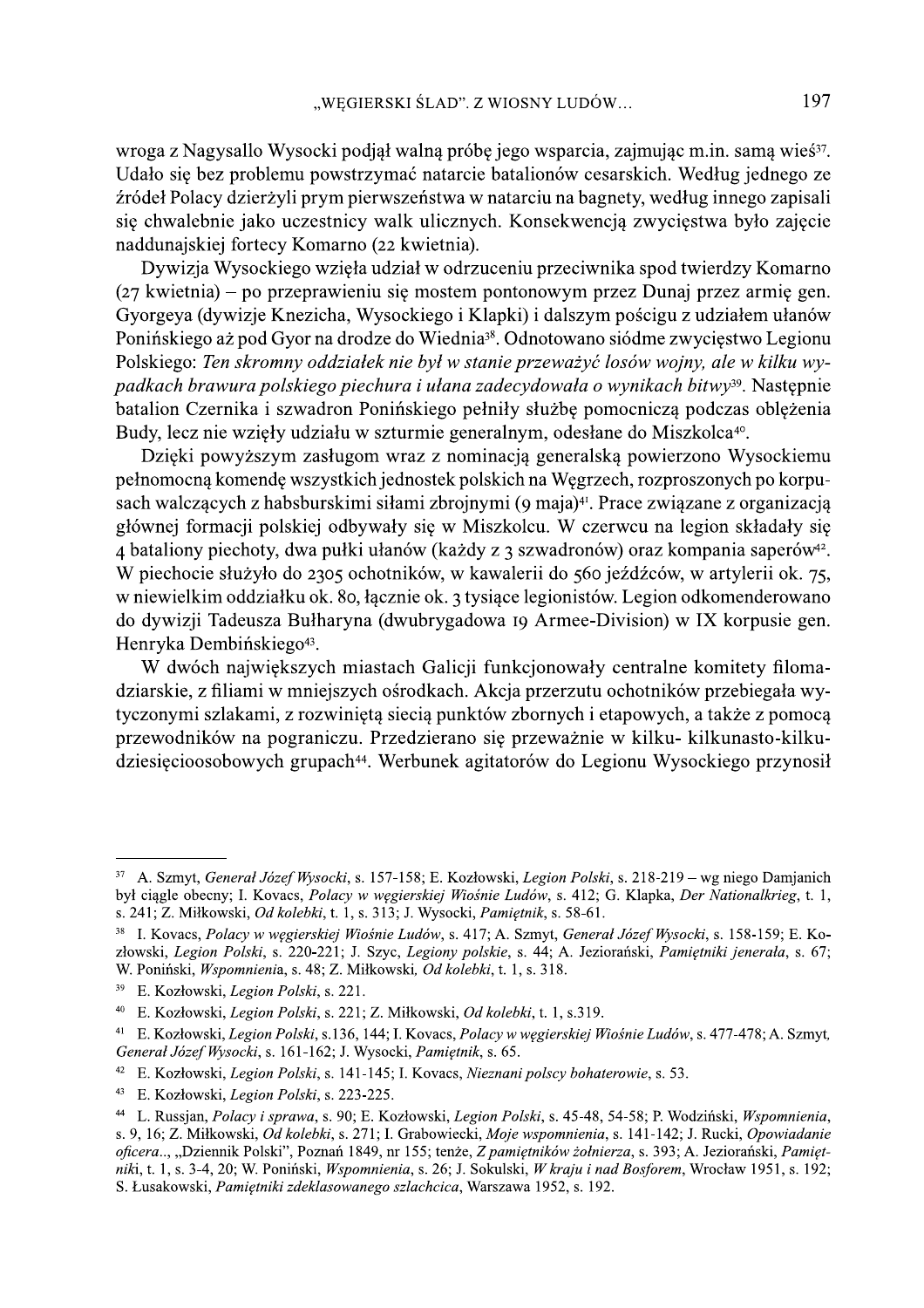efekty, pozyskiwano jeńców polskiego i ukraińskiego pochodzenia. Mimo to dochodziło do bratobójczych spotkań z piechurami pułków 9, 10, 12, 40 i 58<sup>45</sup>.

Dezerterem był Karol Kalita<sup>46</sup>. Służył w zdominowanym przez polskich rekrutów 9 pułku piechoty ze Stryja, szykował się do wyprawy na Węgry już od grudnia 1848 r., jednak otrzymał urlop dla kontynuowania studiów. Ostatecznym powodem ucieczki miał się stać wpięty w krawat, dostrzeżony przez oficera służby celnej znak polskiego orła. Z pomocą komitetu werbunkowego w Jarosławiu na początku maja 1849 r. przekroczył kordon galicyjski pod Łupkowem, uciekając przed formacją Landsturmu i kierując się do Miszkolca, gdzie trafił do 3 szwadronu I pułku lansjerów<sup>47</sup>. Również dzieki wsparciu ze strony sieci komitetów, od lwowskiego poczynając, Zygmunt Miłkowski z II towarzyszami przybył na Węgry. Ojciec chrzestny polskiego ruchu narodowego zaczynał jako podporucznik 3 batalionu. Jednym członków komisji organizacyjnej Legionu Wysockiego został por. Franciszek Ksawery Horodyński<sup>48</sup>, dowódca I kompanii 3 batalionu.

W zreorganizowanym 2 batalionie Wieruskiego walczył jako jego adjutant Jeziorański. Podporucznikiem baterii artyleryjskiej mianowano Walerego Lewandowskiego, o którym wiadomo, że unikając aresztowania za działalność w rzeszowskiej Radzie Narodowej, uciekł na Wegry, a w ostatnich dniach walk uratował od samosadu kilku jeńców rosyjskich, w tym kpt. Nikołaja Drejera<sup>49</sup>. W Legionie Wysockiego znalazł się również Walery Kozłowski<sup>50</sup>.

W 2 pułku lansjerów legionowych ppłk. Władysława Tchórznickiego natrafiamy na rtm. Wiktora Dunajewskiego, brata Edwarda<sup>51</sup>. Obaj uciekli z Galicji na Węgry, można domniemywać, że Edward służył z nim w tej jednostce.

Józef Wysocki otrzymał nominację na generała brygady (3 VI), komenderując przejętym po dymisji gen. Dembińskiego<sup>52</sup> IX korpusem honwedów, dywizją rezerwową ppłk. Lajosa Kazinczy'ego, jednostką ruchomą mjr. Armina Gorgeya i legionem polskim, tworzącymi teraz Armię Północną. Na polską formację składały się 3 piesze, pięciokompanijne bataliony (każdy po cztery kompanie liniowe i strzelecka po 800 ludzi), dwa 4-szwadronowe pułki ułanów, 2 półbaterie artyleryjskie, kompania saperów<sup>53</sup>.

Niebawem otrzymał Wysocki stanowisko Obercommandanta IX korpusu i samodzielnej dywizji Kazinczy'ego, wymagające oprócz osobistego kierowania operacjami, regularnego

 $45\,$ E. Kozłowski, Gen. Józef Bem, s. 470, 473; tenże, Legion Polski, s. 166-167, 284-285; M. Baczkowski, Galicjanie w armii austriackiej wobec wydarzeń lat 1848-1849, w: Galicja i jej dziedzictwo, t. 12, Galicja w 1848 roku, red. W. Bonusiak, J. Buszko, Rzeszów 1999, s. 94-95; Geschichte des k.u.k. Infanterie,-Regiment Erherzog Wilhelm nr 12, t. 2, Wien 1880, s. 202-205, 272-276.

<sup>&</sup>lt;sup>46</sup> L. Ratajczyk, *Karol Kalita ps. Rębajło (1830-1919)*, PSB, t.11, Kraków 1964-1965, t. 11, s. 41.

 $47\,$ K. Kalita, Ze wspomnień, s. 244.

<sup>&</sup>lt;sup>48</sup> Franciszek Ksawery Horodyński (1811-1863), PSB, t. 10, Kraków 1963, s. 3; E. Kozłowski, Legion Polski, s. 146-147; J. Wysocki, Pamiętnik, s. 145.

M. Tyrowicz, Walenty Lewandowski (1824-1916), PSB t. 18, Kraków 1973, s. 211-213; I. Kovacs, Nieznani polscy bohaterowie, s. 183; J. Wysocki, Pamiętnik, s. 145.

<sup>50</sup> J. Wysocki, Pamietnik, s. 149.

 $51\,$ M. Tyrowicz, Edmund Dunajewski (?-1863), PSB, t.6, Kraków 1947, s. 465; A. Zieleniecki, D. Kacnelson, Udział Polaków z Galicji w powstaniu węgierskim 1848-1849 r., "Rocznik Naukowo-Dydaktyczny Wyższej Szkoły Pedagogicznej w Rzeszowie", 1982, s. 71; I. Kovacs, Polacy w węgierskiej Wiośnie Ludów, s 384; J. Wysocki, Pamiętnik, s. 147.

 $52\,$ B. Szyndler, Henryk Dembiński, s. 281-282.

<sup>&</sup>lt;sup>53</sup> E. Kozłowski w: Zarvs dziejów wojskowości polskiej do 1864 r., t. 2, cz. 2, s. 473; tenże, Legion Polski, s. 134--135, 237-238; A. Szmyt, General Józef Wysocki, s. 166.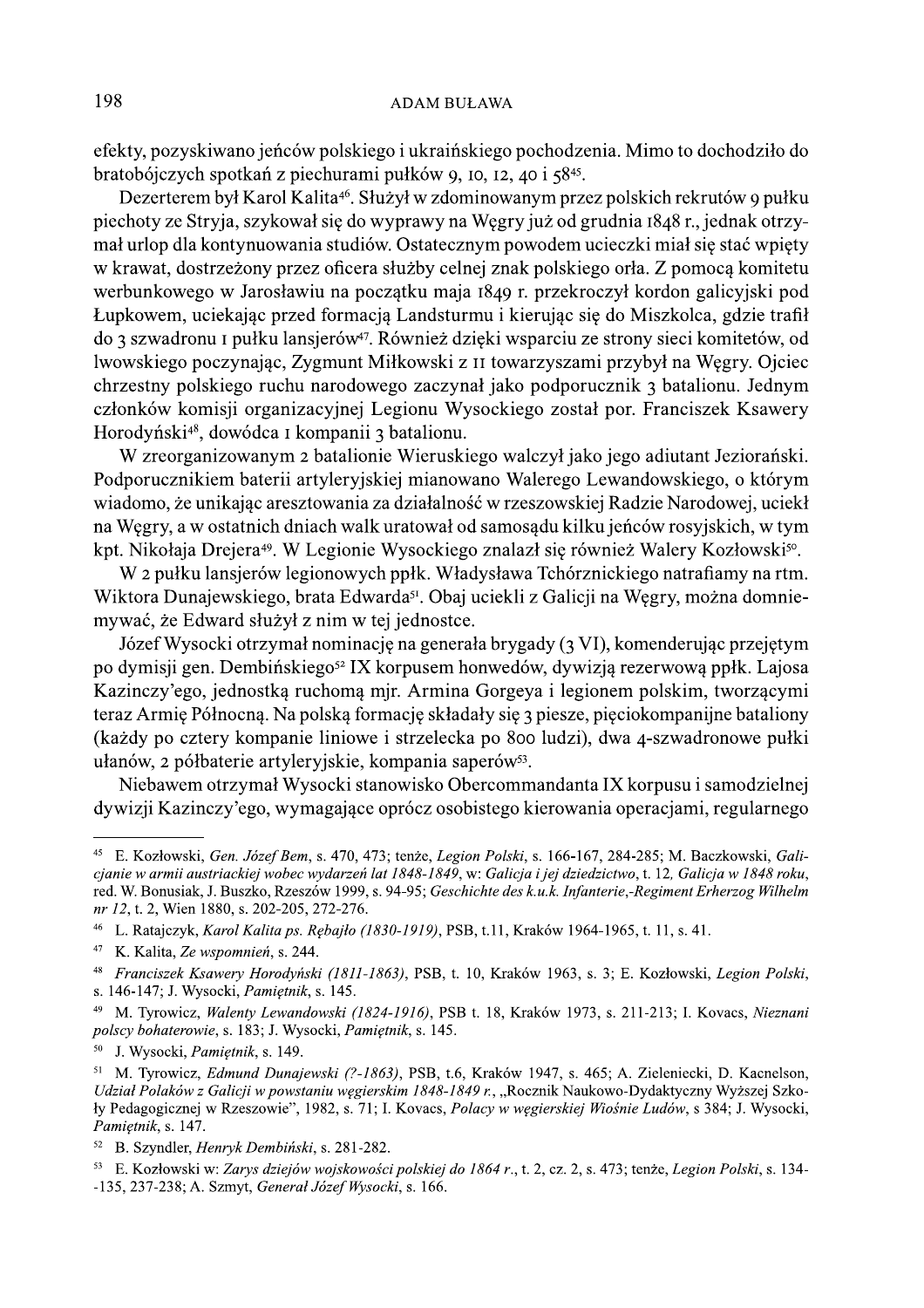wydawania dyspozycji generałom Aristidowi Dessewffyemu i Kazinczyemu, i sporządzania regularnych meldunków<sup>54</sup>. 22 czerwca zamiast przeciwstawienia się nieprzyjacielowi w okolicy Preszowa podjał on decyzję o rozpoczęciu zbrojnego odwrotu przed wkraczającymi przez przełęcze karpackie na Węgry korpusami interwencyjnych sił carskich (II, III, IV). Siły w dyspozycji Wysockiego (2 bataliony strzelców mjr. Lajosa Cornidesza, 9 batalionów honwedów, 2 batalion Legionu Polskiego, batalion Lajosa Beniczkyego, jednostka specjalna A. Gorgeya, 12 kompanii ochotniczych w 2 batalionach, 6 szwadronów huzarów, szwadron 2 pułku ułanów, szwadron obrony krajowej, 31 dział i 3 rakietnice) z dywizją Kazinczyego obliczano na ok. 21 tys. żołnierzy. Bezpośrednio mu zagrażające rosyjskie korpusy II gen. Pawła Kuprianowicza i IV gen. Michaiła Czeodajewa liczyły w 80 batalionach piechoty, 64 szwadronach jazdy i 12 sotniach kozackich 71 tys. bagnetów, 9,5 tys. szabel oraz 288 dział, co oznaczało czterokrotną dysproporcję piechoty i jazdy, a pięciokrotną w artylerii. Planowaną pod Koszycami obronę uniemożliwiła próba oskrzydlenia wymuszająca dalsze cofanie się. Obercommandant zakładał opóźnianie marszu interwentów przy jednoczesnym zachowaniu substancji ludzkiej, utrudnionym wobec ryzyka rozprężenia i dezercji z szeregów<sup>55</sup>. Eligiusz Kozłowski zauważył, że pozbawiony kompetencji dowódczych stopnia operacyjnego Wysocki przez 2 tygodnie prowadził przez 250 km bezustanny odwrót, co oznaczało oddanie bez walki północnych połaci Węgier, przy ¼ strat własnych<sup>56</sup>. Wysocki działał zgodnie z dyrektywami ministra wojny Gorgeia, co zresztą potwierdził przedstawiciel sztabu naczelnego wodza Paskiewicza: podejmować walkę przy równych siłach, w innym wypadku symulować gotowość bojową i kontynuować odwrót. Wybór najbezpieczniejszy rozmijał się z oczekiwaniami Kossutha, oczekującego powstrzymania Rosjan.

Bezskutecznie usiłował polski generał porozumieć się z pełniącymi wyższe funkcje dowódcze Bemem i Dembińskim, jak również dowódcą IV korpusu, gen. Morem Perczelem<sup>57</sup>. IX korpus stanął w Cegled, gdzie jego komendant usiłował dołączyć do V korpusu gen. Antala Vettera (6 VII). Po nieudanej próbie dymisji Wysocki kontynuował odwrót Armii Górnych Węgier ku Szegedynowi, Legion Polski w tylnej straży. Czasowo Wysocki zmuszony był podporządkować się gen. Perczelowi, dowódcy Armii Nadcisańskiej (Legion Polski, IX korpus, X korpus rezerwowy) osłaniającej środkową linię Cisy przed Rosjanami.

Zespół kawaleryjski (3 szwadrony 5 pułku huzarów, 4 szwadrony 17 pułku huzarów, 2 szwadrony pułku huzarów im. Karolyego, 2 szwadrony huzarów pułków im. Palatyna i Mikołaja, sześciofuntowa bateria konna, 2 małe pułki polskich ułanów i trzyfuntowa półbateria konna Legionu Polskiego tj. 1800 huzarów, 600 polskich ułanów) pod formalną komendą gen. Lazara Mesarosa<sup>58</sup>, prowadząc rozpoznanie na linii komunikacyjnej głównej armii rosyjskiej starł się pod Tura (20 VII) z konnicą gen. Aleksandra Tołstoja (pułk

<sup>54</sup> E. Kozłowski, Legion Polski, s. 247.

<sup>55</sup> A. Szmyt, General Józef Wysocki, s. 169; E. Kozłowski, Legion Polski, s. 244-246, 255.

<sup>56</sup> E. Kozłowski (Legion Polski, s. 257, 259, 261, 262) sugeruje, że Rosianie nie planowali pościgu, przeszacowując jego siły; symboliczne próby oporu pod Cernevicsa 19 VI, pod Lemes-Somos 23 VI - por. W. Ramming, Der Feldzug in Ungarn und Siebenburgen in Januar 1849, Pest 1850, s. 176; J. Bułharyn, Rys wojny, s. 284; A. Danzer, Dembiński in Ungarn, t. 2, s. 89; J. Wysocki, Pamiętnik, s. 87; N. Scerbatov, General feldmarsal knjaz Paskevic, ego zizn i dejatelnost, St. Petersburg 1899, t. 5, s. 148-184, t. 6, s. 87-88, 93.

<sup>57</sup> W. Ramming, Der Feldzug, s. 184; E. Kozłowski, Legion Polski, s. 264.

Obecni byli gen. Dembiński, Dessewffy i Perczel, J. Bułharyn, Rys wojny, s. 304; A. Danzer, Dembiński in 58 Ungarn, t. 2, s. 130-136; W. Poniński, Wspomnienia, s. 31; J. Grabowiecki, Moje wspomnienia, s. 183.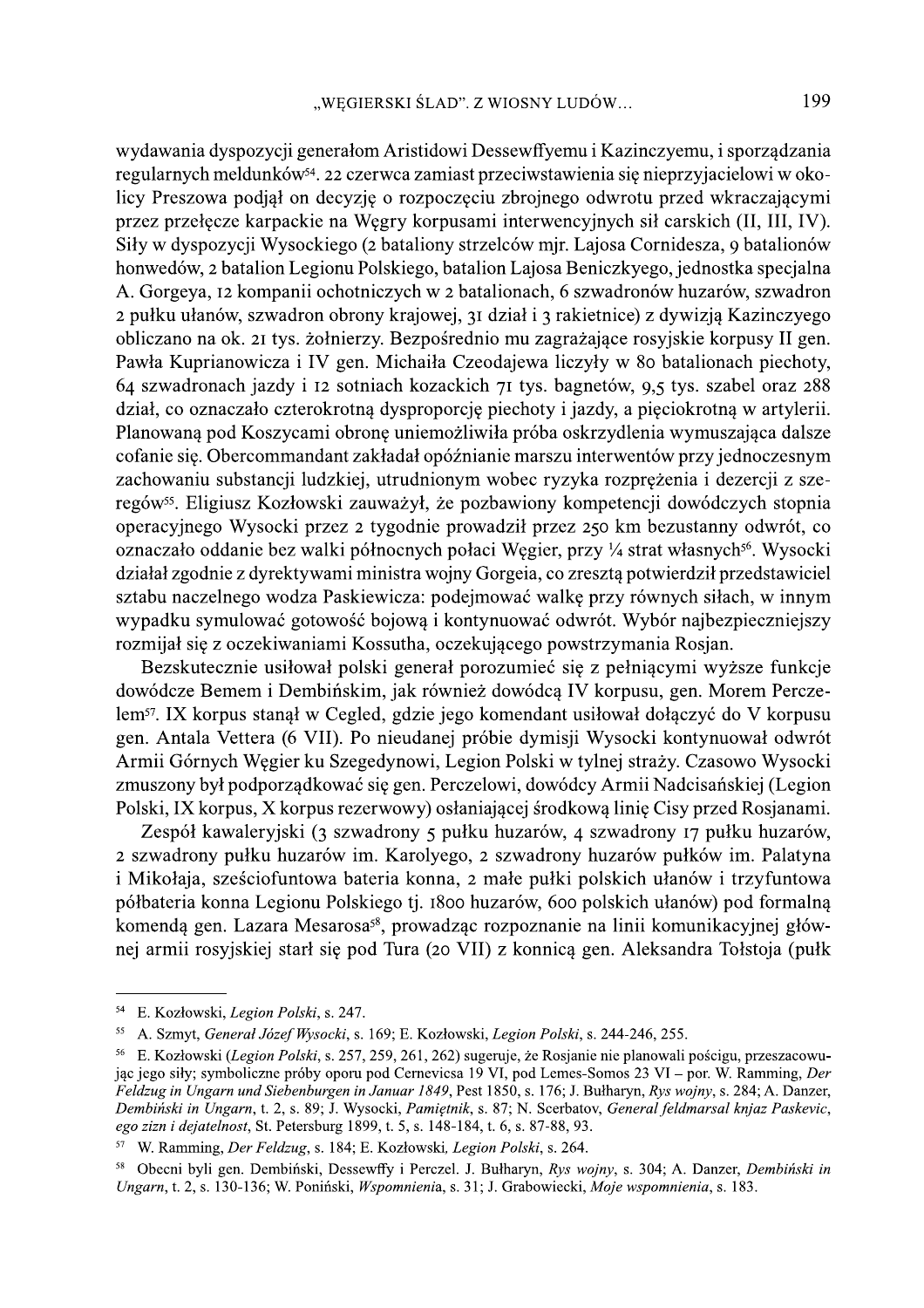jelizawetgradzki w. księżnej Olgi, pięć szwadronów 4 pułku króla Hannoweru, dwa szwadrony charkowskiego pułku lansjerów, dwie sotnie Kozaków, 2 baterie konne) w jedynym podczas całej wojny boju kawaleryjskim. Rosjanie byli nieco liczniejsi i posiadali więcej dział większego kalibru. Polskie pułki tworzyły prawe skrzydło, wiążąc huzarów hanowerskich i trwając pod ogniem nieprzyjacielskiej artylerii<sup>59</sup>. Zamieszanie w szeregach rosyjskich, spowodowane przez huzarów węgierskich, zahamowało przybycie 5 dywizji piechoty gen. Iwana Labincowa z ciężką baterią artylerii konnej. Jako szeregowiec pułku legionowych ułanów walczył tutaj Karol Kalita. Efektem starcia mimo porażki miało być zapobieżenie wysłaniu przez rosyjską komendę główną sił zbrojnych przeciwko armii węgierskiej cofającej się z Wacowa<sup>60</sup>. Na przełomie lipca i sierpnia 1849 r. gen. Wysocki dowodząc piechotą IV i IX korpusu prowadził ich odwrót spod Szegedyna<sup>61</sup>.

Gen. Henryk Dembiński ponownie zawiadujący całością oddziałów insurekcyjnych, co faktycznie sprowadzało się do skoncentrowanej pod Szegedynem oraz rozproszonej po Baczce i Banacie Armii Południowej (36,5 tys. ludzi, 87 dział), nakazał wycofywanie się bez walki, na co wpływ miała szczupłość potencjału militarnego, a także przekroczenie Cisy przez I korpus Schlicka i podejście III korpusu bana Jelacica na południe od Segedyna<sup>62</sup>.

Polscy legioniści, broniąc przeprawy na Cisie pod Szoreg, dokonali kontrataku (4 sierpnia). Rzucony z 2 kompaniami piechurów i półszwadronem huzarów oraz 2 działami na przyczółek mostowy w widłach Cisy i Maruszy Zygmunt Jordan przeciwdziałał desantowi zespołu gen. Juliusa von Haynaua<sup>63</sup>, 10 pluton, którym dowodził ppor. Zygmunt Miłkowski, zmusił do odwrotu wypełnioną Austriakami tratwę, najprawdopodobniej raniąc przewodzącego straży przedniej wroga (4 kompanie strzelców, bateria rakietników) gen. Ludwiga von Benedeka, feldm. Franza Liechtensteina i ex-ministra wojny Franza Cordona<sup>64</sup>. Chociaż Dembiński podesłał Jordanowi batalion Czernika, a IX korpus skierował na groblę, pod silnym ostrzałem i naciskiem nieprzyjaciela zmuszony był wydać głównym siłom rozkaz do odwrotu<sup>65</sup>. Pozostawiony z garstką ludzi Jordan, nie otrzymawszy wsparcia, nie mógł powstrzymać ani budowy polowego mostu, ani przeprawy przez rzekę. Według B. Szyndlera Austriacy postawili most na Maruszy, co groziło obrońcom okrążeniem. W Szoreg 2 dywizje piechoty z 40 działami i kawaleria stawiały opór zmasowanym atakom i ostrzałowi. Podjęto szarże huzarów i polskich ułanów, lecz po przygnieceniu koniem rannego Dembińskiego rozpoczęto odwrót z wału przeciwpowodziowego i grobli koło Nowego Segedyna (5-7 sierpnia), ze znaczącą rolą polskiej jazdy Ponińskiego<sup>66</sup>.

7 sierpnia naczelnym wodzem węgierskich sił zbrojnych został mianowany gen. Józef Bem. Wojsko zamiast ku Aradowi, siedzibie rządu rewolucyjnego, podążyło ku Temesvarowi, gdzie nastąpiło decydujące o losach zrywu starcie (9 sierpnia 1849 r.). Armia rewolucyjna

I. Kovacs, Nieznani polscy bohaterowie, s. 143-144; J. Bułharyn, Rys wojny, s. 305-306; K. Kalita, Ze wspo-59 mnień, s. 246; W. Poniński, Wspomnienia, s. 53.

<sup>60</sup> I. Kovacs, Nieznani polscy bohaterowie, s. 142-144.

<sup>61</sup> E. Kozłowski, Legion Polski, s. 276; I. Grabowiecki, Moje wspomnienia, s. 185.

<sup>&</sup>lt;sup>62</sup> E. Kozłowski, Legion Polski, s. 277; B. Szyndler, Henryk Dembiński, s. 285; W. Zamoyski, Jenerał Zamoyski 1803-1868, Poznań 1930, t. 5, s. 242-243; S. Schnur-Pepłowski, Polacy i Węgrzy, s. 266.

<sup>63</sup> E. Kozłowski, Legion Polski, s. 278.

<sup>&</sup>lt;sup>64</sup> E. Kozłowski, Legion Polski, s. 277; Z. Miłkowski, Od kolebki, t. 1, s. 346-349.

<sup>65</sup> B. Szyndler, Henryk Dembiński, s. 281 i n.; A. Jeziorański, Pamiętniki jenerała, s.182.

<sup>66</sup> B. Szyndler, Henryk Dembiński, s. 285-286.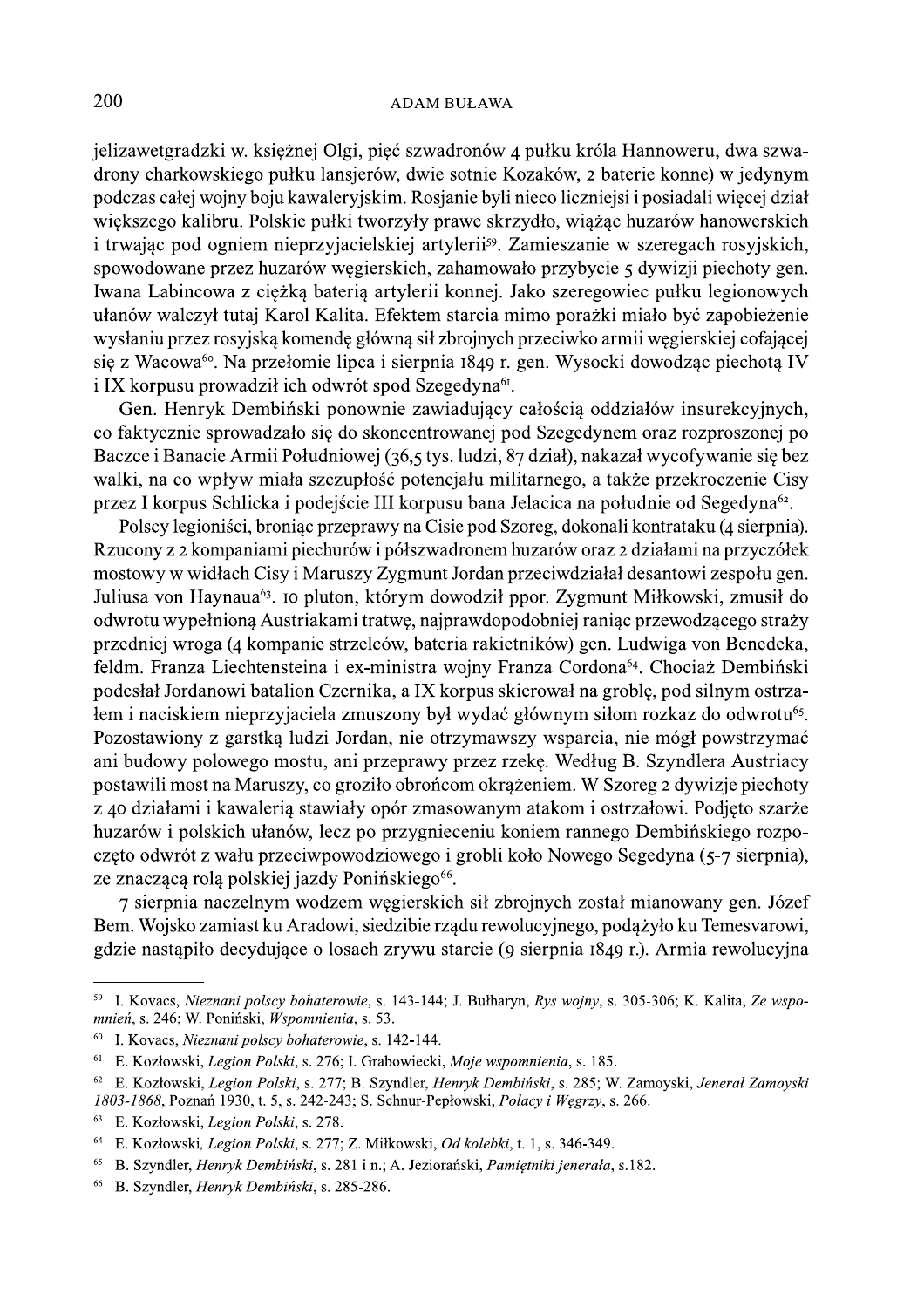(IV korpus gen. Richarda Guyona, IX Wysockiego/Dessewffyego z ok. 10 tys. ludzi i 20 dział w środku linii frontu; X korpus płk. Galla i gen. Kmettyego, przy części V korpusu Vecseya w rezerwie i niewielkiej ariergardzie) w ok. 55-60 tys. żołnierzy i 100-164 dział zmierzyła się z 28-30-tysięcznymi siłami koalicyjnymi gen. Juliusa von Haynau (III korpus gen. Georga Ramberga, IV ks. Franza Lichtensteina, dywizja kawalerii gen. Karla von Gimborna-Wallmodena, rosyjska dywizja gen. Fiodora Panjutina, 194 działa)<sup>67</sup>. Bitwę rozpoczął silny węgierski ostrzał artyleryjski w centrum frontu. 8 szwadronów huzarów z korpusu gen. Kmettyego zaatakowało z zamiarem obejścia południowego skrzydła przeciwnika. Wtedy gen. Haynau wykorzystał rezerwową artylerię oraz dywizję gen. Paniutina do czołowego ataku na korpus gen. Dessewffyego. Prawe skrzydło węgierskie, czyli korpus gen. Guyona, zostało okrążone przez dywizje gen. Antona Herzingera i brygadę gen. Eduarda Siegenthala. Na prawej flance IX korpusu usytuowany był Legion Polski, w środku półbateria konna, na lewo przy kamiennym moście 3 batalion dowodzony w zastępstwie chorego Władysława Englerta przez szefa jednej z kompanii, Franciszka Horodyńskiego, natomiast dwa pułki lansjerów wdały się w bój z pułkiem Schwarzenberg<sup>68</sup>. Do ostatka trwała obrona szosy maradzko-temesvarskiej pod Szentadras. Legionowi piechurzy osłaniali węgierską piechotę i powstrzymywali napór 3 szwadronów rosyjskich z artylerią. Adiutantem Naczelnego Wodza został w tej fazie kampanii Jordan, za udział w obronie przyczółka nadcisańskiego i w bitwie temesvarskiej awansowany na majora i odznaczony Orderem Zasługi II klasy. Jednym z kilkunastu kawalerów Orderu został także kpt Józef Jagmin.

Nie każdy Polak zaangażowany w działania zbrojne na Węgrzech trafiał do formacji Wysockiego. Przypomnijmy gen. Józefa Bema, a w cieniu herosa madziarskich walk narodowowyzwoleńczych znajdziemy asystujących mu rodaków. Nominację na wodza siedmiogrodzkich sił zbrojnych bohater Ostrołęki i Wiednia otrzymał 29 listopada 1848 r.<sup>69</sup> Podczas kampanii zimowej (18 grudnia 1848-26 marca 1849 r.) Bem operował ok. 12,5-tysięczną Armią Górnego Siedmiogrodu (I brygada mjr. Ignaca Riczko – 1400 żołnierzy wojsk regularnych, 3 tys. gwardzistów, 75 konnych i 6 dział; 2 brygada ppłk. Janosa Czetza – 1650 piechurów liniowych, 1900 gwardzistów, 900 jeźdźców i 10 dział, 3. pod własną komendą – 2300 piechoty liniowej, 900 gwardzistów, 410 szabel i 8 dział). Austriacki feldmarszałek Anton Puchner komenderował II batalionami piechoty liniowej i 7 pogranicznymi, 16 szwadronami konnicy (13650 osób i 18 dział), a choć mógł odwoływać się do partyzantki rumuńskiej, faktycznie korzystał z 15-16 tys. żołnierzy<sup>70</sup>. Ochotnikami u Bema byli m.in. Narcyz Figietty, uczestnik kampanii siedmiogrodzkiej oraz Władysław Józef Rucki (Drucicki), który uciekł na Węgry po galicyjskich wydarzeniach 1846 r., najpierw przebywał w szeregach transylwańskich honwedów, po czym przeszedł w stopniu ppor. do polskiego legionu siedmiogrodzkiego<sup>71</sup>.

 $\sqrt{67}$ Nie licząc niezaangażowanego korpusu Schlicka. E. Kozłowski, Gen. Józef Bem, s. 564; tenże, Legion Polski, s. 283; W. Ramming, Der Feldzug, s. 343-344; 347; R. Kissling, Die Revolution im Kaisertum, t. 2, s. 258.

<sup>&</sup>lt;sup>68</sup> E. Kozłowski, Legion Polski, s. 283-285; tenże, Gen. Józef Bem, s. 564-567; W. Poniński, Wspomnienia, s. 58, 61; J. Wysocki, Pamietnik, s. 122-123; A. Jeziorański, Pamietniki jenerala, s. 84-87; Z. Miłkowski, Od kolebki, t. 1, s. 355.

<sup>69</sup> E. Kozłowski, Gen. Józef Bem, s. 294.

<sup>70</sup> Ibidem, s. 325-330.

 $71\,$ J. Sokulski, Władysław Józef Rucki (Drucicki) (1815-?), PSB, t. 5, Kraków 1939-1946, s. 397-398, O Legionie siedmiogrodzkim w historiografii pisali E. Kozłowski (Gen. Józef Bem, s. 469-475), J. Grobicki (Formacje kawalerii polskiej na obczyźnie po roku 1831, "Przegląd Kawaleryjski", 1927, s. 423), a także D. Kacnelson i I. Kovacs, Pamiętniki Edmunda Ślaskiego a legion polski w Siedmiogrodzie, "Akcent", nr 2-3, 1992, s. 316-330.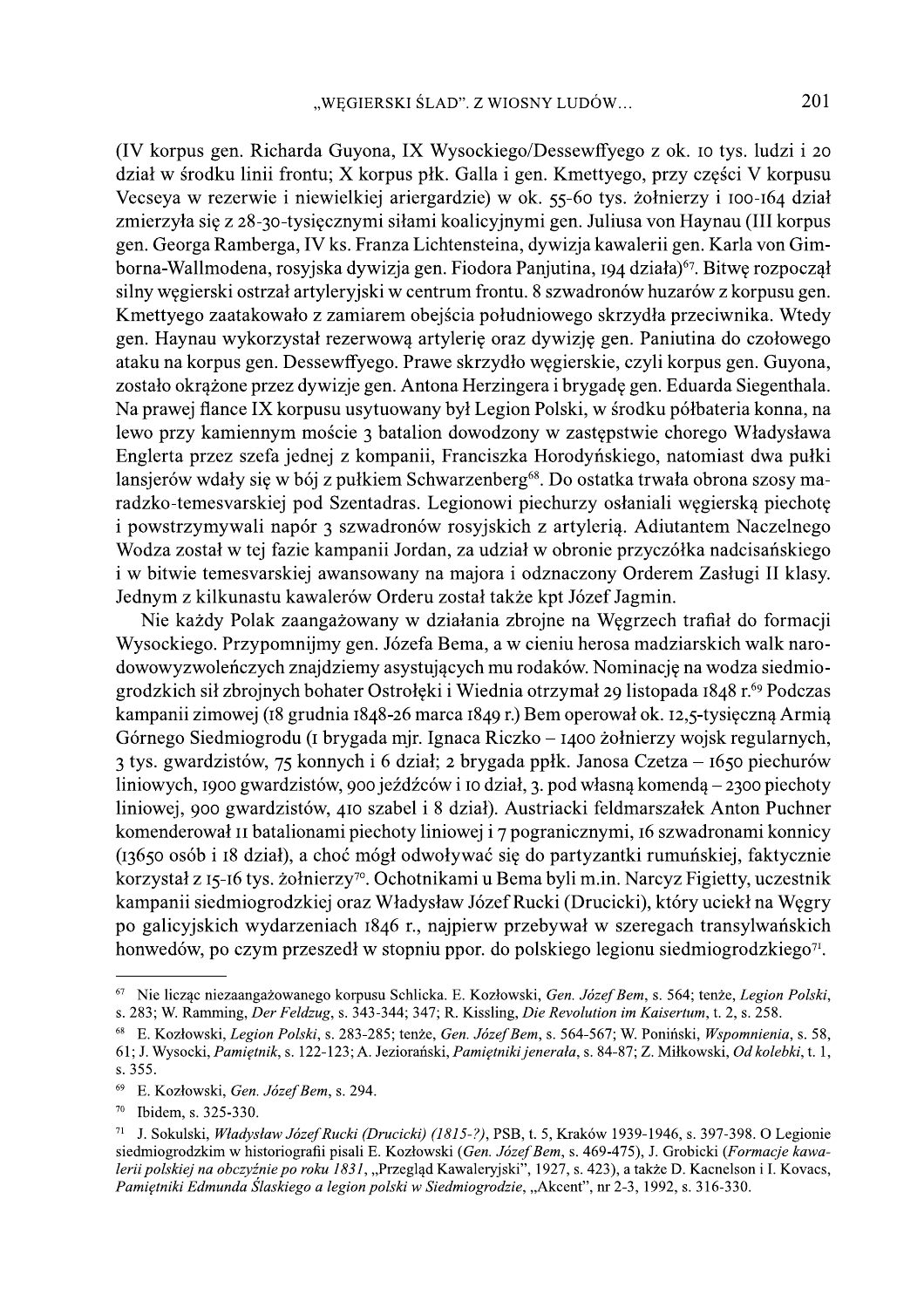Kilkunastotygodniowe zmagania zbrojne przedstawiały się następująco: 18 grudnia austriacki płk Urban, nazajutrz wspólnie z gen. Augustem Wardenerem odbył bitwę pod Csucsa z brygadą mir. Riczko<sup>72</sup>. Austriackie natarcie przeciw brygadzie Czetza miało miejsce pod Zsibo i Szurduk (19-20 grudnia), a pod Des rozpoczęły się operacje brygady Bema (22 grudnia). Zajęcie transylwańskiej stolicy Kolozsvar/Cluj przez Bema (25 grudnia) zakończyło I fazę walk<sup>73</sup>.

2 stycznia 1849 r. gen. Bem wkracza do miejscowości Beszterce (Bistrica, Bystrzyca), aby nazajutrz po bitwie pod Tihuca wyprzeć Urbana za Karpaty, a nawet przeprowadzić wypad na Bukowinę<sup>74</sup>. 13 stycznia polski wódz jest w Marosyasarhely, centralnym ośrodku Szeklerów, węgierskich górali z północno-wschodniego Siedmiogrodu<sup>75</sup>. 17 stycznia przynosi zwycięstwo pod Galfalva,<sup>76</sup> po czym, "apo Bem" maszeruje na drugą stolicę transylwańską, Sybin (Nagyszeben), gdzie toczy zakończoną odwrotem bitwę z Puchnerem (21 stycznia)<sup>77</sup>.

Zaczyna się tracenie inicjatywy: jeszcze pod Szelindek – rozbicie austriackiej brygady gen. Kallianiego (24 stycznia)<sup>78</sup>, ale już 4 lutego pod Vizakną austriacko-rosyjski zespół bojowy (ponad 8 tys. żołnierzy) zwycięża 3 tys. węgierskich przeciwników, a 5-7 lutego trwają walki pod Szaszsebes i Szaszvaros, gdzie odważny szturm kończy się uporządkowanym odwrotem, dalej dziesięciokrotna przewaga sił cesarskich daje dotkliwie znać o sobie<sup>79</sup>. Odwrócenie fortuny następuje pod miejscowością Piski na brzegu Sztrigy (9 lutego). Brygady Czetza i Kemenyego (ok. 2 tys. piechoty) zmagały się z grupą Puchnera, dywizją Kallianyego i partyzantką rumuńską (ok. 7 tys. żołnierzy). Wtedy padają słynne słowa Bema: Most stracony i Siedmiogród stracony. Kiedy Austriacy przeprawiają się na zachodnią stronę rzeki uderzają na nich Czetz i batalion Mariassy, Bem odcina przeciwnika ześrodkowanym na moście ogniem artyleryjskim, rzuca honwedów do ataku, odzyskuje most i zmusza Puchnera do odejścia<sup>80</sup>. Zwycięzca zajmuje z marszu Medgyes (10 lutego).

Pod koniec roku 1848, po zdobyciu Kolozsvaru rozpoczęły się prace organizacyjne nad powołaniem legionu z polskich ochotników z Galicji, legionistów skłóconych z Wysockim lub nieprzyjętych, z jeńców austriackich, a także rosyjskich, uzupełnionego przez Ukraińców, Słowaków i Cyganów. Przeniesione zostały do położonych przy granicy galicyjskiej Beszterce<sup>81</sup>. Pod koniec stycznia jednostka liczyła 200, a przed wiosenną ofensywą austriacką rozrosła się niemal do 400 osób<sup>82</sup>.

Odwrót brygady płk. Riczki (3 batalion pułku "Sandor", 32 batalion honwedów, 4 kompanie legionu polskiego, jazda - 2 szwadrony huzarów, zalążki jazdy polskiej, 6 lekkich  $dział - ok.$  1500 ludzi)<sup>83</sup> osłaniały oddziały polskiej piechoty podczas ofensywy (11-17 lutego

- 76 Ibidem, s. 367-372.
- $77\,$ Ibidem, s. 372-381.
- $78\,$ Ibidem, s. 383-387.
- Ibidem, s. 399-402. 79
- 80 E. Kozłowski, Gen. Józef Bem, s. 409-417.

 $8\sqrt{1}$ L. Russjan, Polacy i sprawa polska, s. 131; E. Kozłowski, General Józef Bem, s. 473; I. Kovacs, Józef Bem. Bohater wiecznych nadziei, Warszawa 2002, s. 128; W. Rucki, Z pamiętników żołnierza, s. 107.

 $72\,$ E. Kozłowski, Gen. Józef Bem, s. 337-340.

 $73\,$ Ibidem, s. 344-347.

<sup>74</sup> Ibidem, s. 351-357.

<sup>75</sup> Ibidem, s. 366.

<sup>82</sup> E. Kozłowski, Generał Józef Bem, s. 472; L. Russjan, Polacy i sprawa polska, s. 122, 131.

<sup>83</sup> E. Kozłowski, Generał Józef Bem, s. 422.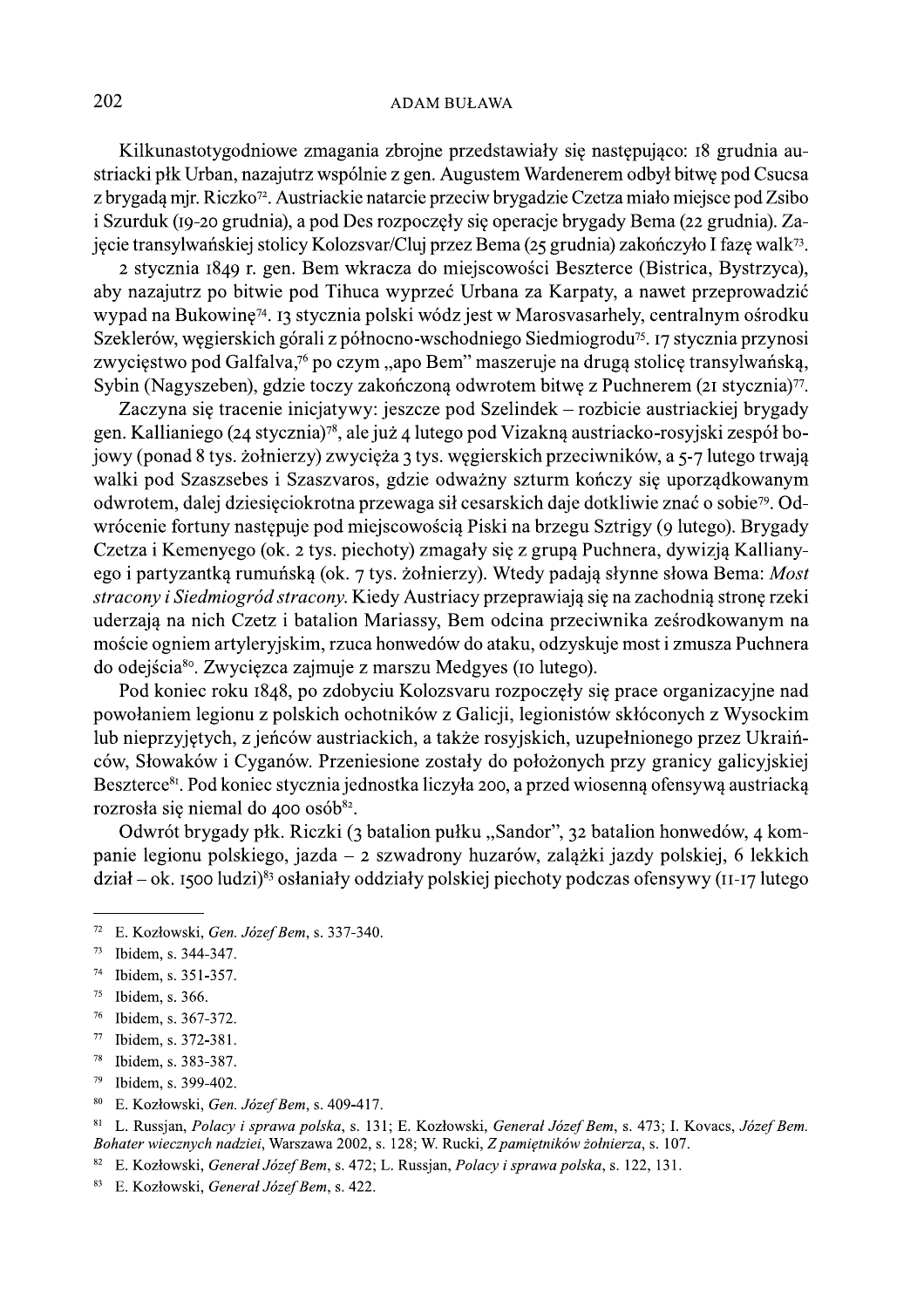1849 r.) części korpusu płk. Karola Urbana i gen. Ignaca Malkovskiego (7 kompania piechoty, szwadron jazdy, 1/2 baterii dział + batalion piechoty – ok. 1300 żołnierzy) z Bukowiny na północno-wschodni Siedmiogród, z decydującą bitwą pod Kiralynemeti i odwrotowym bojem pod Szeretfalva<sup>84</sup>. Uczestniczyły w kontrofensywie z udziałem Bema (23-27 lutego 1849 r.) wiodącego 2 bataliony honwedów, 3 bataliony Szeklerów, 4 szwadrony huzarów i 12 dział i zmuszającego płk Urbana do bitew pod Zsoszeny i Borgoprund (26 lutego), następnie do opuszczenia Siedmiogrodu<sup>85</sup>. 2 marca ma miejsce nierozstrzygnięta bitwa Czetza i Bema pod Medgyes, obaj podażają do Segesvar, zamierzając utrzymać linię rzeki Nagykukullo<sup>86</sup>.

Dysponując 10,5 tys. żołnierzy i 30 działami inicjuje gen. Bem przy wsparciu brygady ppłk. Bethlena uderzenie na Sybin, czyli 2 bitwę o miasto (II III) z 5-tysięcznym garnizonem gen. Skariatina (piechota rosyjska, 2 bataliony austriackie i 2 baterie artylerii, milicja saska), wieńczy szturm II batalionu honwedów na główną bramę miejską<sup>87</sup>. Następuje odwrót korpusu rosyjskiego na Wołoszczyznę, rozwiązanie komitetów saskiego i rumuńskiego, a także dymisja gen. Puchnera. Po wymanewrowaniu gen. Kallianyego przez Czetza 20 marca Braszów jest wolny<sup>88</sup>. 24 marca Bem zostaje mianowany feldmarszałkiem-porucznikiem (marszałkiem polnym), uhonorowany Orderem Wielkim Gwiazdy, z diamentem wyjętym z narodowej relikwii, Korony Świętego Stefana.

Przez kilka tygodni Bem m.in. intensyfikuje starania o polski legion na ziemi siedmiogrodzkiej<sup>89</sup>. Prace zahamowała kampania w Banacie (16 IV-16 V), którą Bem przeprowadził z 8 batalionami piechoty, 6-8 szwadronami huzarów i 5 batalionami gwardyjskimi. 17 kwietnia pod Vajszlova bój z 2 batalionami armii habsburskiej rozstrzygnął 78 batalion szeklerski. Zapobieżono połączeniu korpusu gen. Malkovskiego z Wołoszczyzny z Serbami gen. Teodorovica w Baczce, a po zespoleniu z gen. Perczelem zwycięstwo pod Fehertemplom (12 maja) przypieczętowało poza dwiema twierdzami oswobodzenie Banatu<sup>90</sup>.

Z początkiem lipca do reorganizacji legionu włączył się mjr Leon Czechowski<sup>91</sup>. Przybył na Węgry z końcem maja bądź początkiem czerwca 1849 r., jednak nie otrzymał stosownego stanowiska w legionie Wysockiego. Przedostał się do formacji legionowej w Transylwanii, gdzie wszedł do komitetu organizacyjnego z ppłk. Franciszkiem Salezym Łosiem na czele. Awansowany na podpułkownika zadowolił się dowództwem legionowej piechoty (I. batalion i zalążek 2.), a wraz z 270 jeźdźcami i obsadą artylerii polowej stanęło pod bronią 900 ochotników<sup>92</sup>. Innym przybyszem, z pułku Ponińskiego, był Julian Nadmiller. Charakterystyczne, że dyscyplina wojskowa stała tu wyżej niż u Wysockiego. Funkcjonowały obozy

 $\bf 84$ F. Bagieński, Wspomnienia starego wołyniaka, Warszawa 1987, s. 99-100; W. Rucki, Z pamiętników żołnierza, s. 107-108.

<sup>85</sup> E. Kozłowski, Gen. Józef Bem, s. 474-475.

<sup>&</sup>lt;sup>86</sup> Ibidem, s. 428-433.

<sup>87</sup> Ibidem, s. 437-441.

<sup>88</sup> E. Kozłowski, Gen. Józef Bem, s. 449.

<sup>89</sup> Ibidem, s. 450-452.

<sup>90</sup> Ibidem, s. 476-485.

<sup>91</sup> M. Tyrowicz, Czechowski Leon, PSB, t. IV, Kraków 1938, s. 314-315; I. Kovacs, Nieznani polscy bohaterowie, s. 186 i n.

<sup>92</sup> E. Kozłowski w Zarysie dziejów wojskowości polskiej do 1864 r., red. J. Sikorski, Warszawa 1966, t. 1, cz. 2, s. 471-472, pisał, że Legion zrazu miał 1300 ludzi w batalionie pieszym i pułku jazdy, w lipcu odtworzono batalion i pułk, ½ baterii artylerii; I. Kovacs, Józef Bem, s. 204-20; D. Kacnelson, I. Kovacs, Pamietniki Edmunda Ślaskiego, s. 329.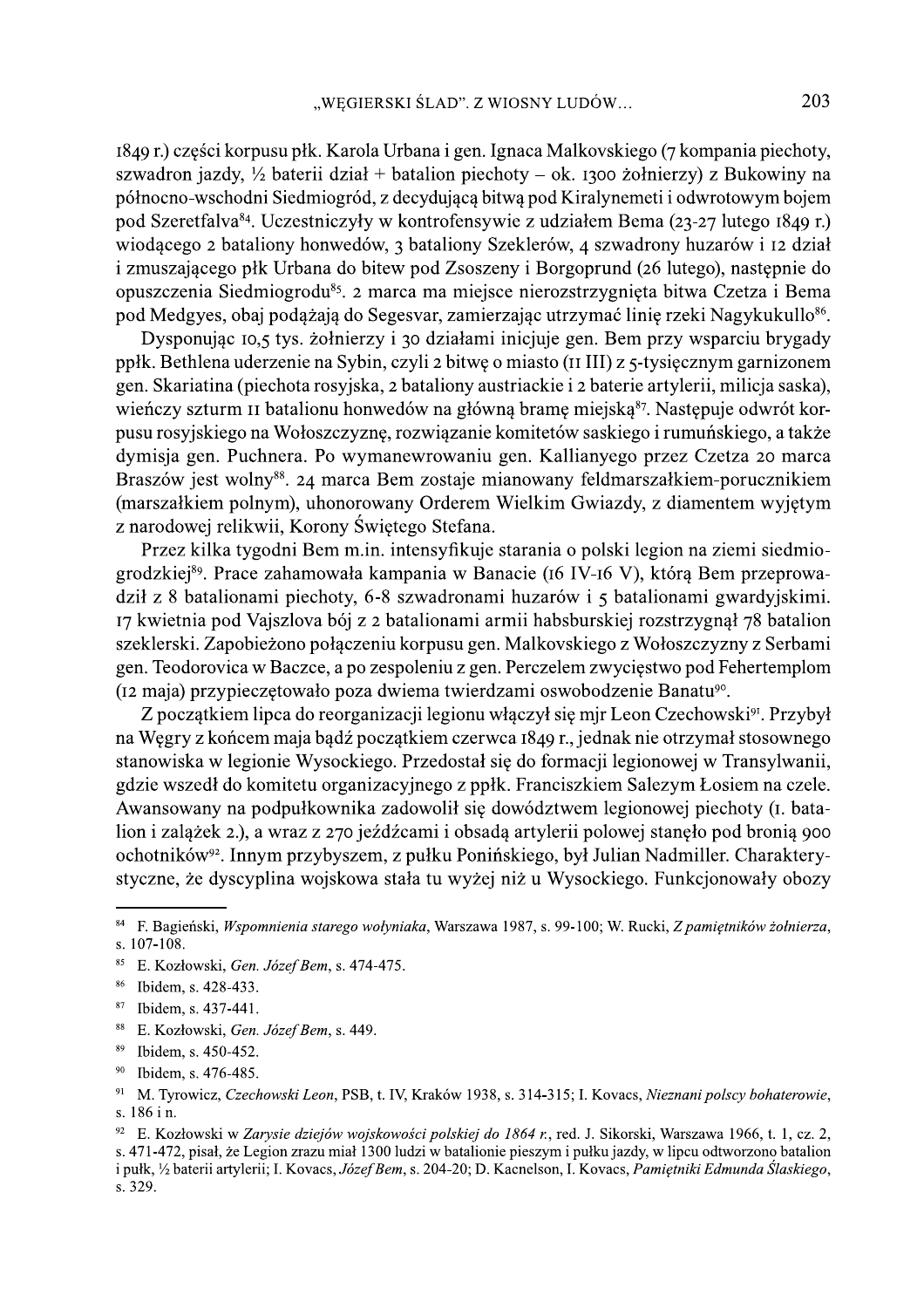w Sybinie i Besztercach, Samoszujwar stał się centrum organizacyjnym legionowej jazdy<sup>93</sup>, agenci Bema badali nastroje w Galicji i zachęcali tamtejszych woluntariuszy, jako że po zakończeniu operacji siedmiogrodzkiej spodziewano się wypadu za Karpaty. Organizacyjnie wzorowano się na regulaminach austriackich i węgierskich. Obowiązywał mundur biały z karmazynowymi rabatami, kołnierzem i mankietami, czapka i rajtuzy w konnicy karmazynowe z białym lub srebrnym lampasem<sup>94</sup>. Edmund Ślaski, członek lwowskiego legionu akademickiego, należał do aktywnych przyjąciół sprawy węgierskiej, uczestniczył w walkach barykadowych zaduszek lwowskich (2 listopada 1848 r.). Pojawił się na ziemi węgierskiej 20 czerwca 1849 r. niemal równocześnie z rosyjską armią feldmarszałka Iwana Paskiewicza. Zdążył dotrzeć do formującego się legionu siedmiogrodzkiego, obejmując stanowisko sekretarza zarządu<sup>95</sup>.

Siły rosyjskie w siedmiogrodzkiej części Korony Św. Stefana latem 1849 r. to V korpus gen. Aleksandra Ludersa z wydzieloną grupą gen. Gustawa Hasforda i grupa bukowińska gen. Magnusa Johanna Grotenhjelma (ok. 41 tys. bagnetów, szabel i obsługi dział). Z żołnierzami austriackimi, głównie w słabiej zaangażowanym korpusie gen. Eduarda Clam-Gallasa alianci dysponowali ponad 56 tys. żołnierzy<sup>96</sup>. 19 czerwca korpus Grotenhielma z austriacką brygadą gen. Springensfelda (13 tys. piechoty, 33 działa) rozpoczął działania przeciw dywizji "Beszterce" płk. Jozsefa Dobaya (8 i 1/3 batalionu piechoty,  $2\frac{1}{2}$  szwadronu jazdy – 7838 bagnetów i szabel, 421 koni i 12 dział), wskutek czego 2 kompanie legionu polskiego (465 ochotników) poniosą znaczne straty osobowe i materiałowe<sup>97</sup>. Pod Borgoprund (22 czerwca) dywizja walczyła z jednostkami grupy gen. Grotenhielma, tracac m.in. ciężko rannego komendanta. Nadciągnęła odsiecz gen. Bema z 7 tys. bagnetów i 14 działami (25-28 czerwca)<sup>98</sup>. Wzmocniona 1 dywizja pod komendą Bema podjęła kontrnatarcie na przełęcz (26-27 czerwca). Skutecznie przeciwstawiła się po połączeniu z dywizją "Beszterce" 9-II tysięcznej grupie koalicyjnej (I lipca)<sup>99</sup>.

10 lipca legion poniósł pod Besztercami na tyle ciężkie straty (Rucki znajdował się w 2 kompanii I. batalionu polskiego)<sup>100</sup>, że formacja obejmowała tylko 60 jeźdźców, zdziesiątkowany I. batalion i 2. weiaż na etapie organizacyjnym. Uzupełniło ją 300 umundurowanych i uzbrojonych byłych jeńców wojennych przysłanych z Szegedynu<sup>101</sup>.

Gen. Bem już z 8,5-tysięcznym wojskiem (w tym polscy legioniści) i 30 działami do 21 lipca oczyścił z nieprzyjaciół Kraj Szeklerów<sup>102</sup>. Wyróżniła się tutejsza "mutacja" polskiego legionu, spośród wyższych oficerów m.in. mjr Tomasz Wierzbicki. Polacy stawali dzielnie 21 lipca pod Szaszregen (Reghin) przeciw koalicyjnym oddziałom składającym się z 7 batalionów pieszych, 5 szwadronów konnicy, 1/2 sotni kozackiej i 23 dział, gdzie mimo

<sup>93</sup> D. Kacnelson, I. Kovacs, Pamiętniki Edmunda Ślaskiego, s. 325.

<sup>94</sup> E. Kozłowski w: Zarys dziejów wojskowości polskiej, s. 474; J. Grobicki, Formacje kawalerii polskiej na obczyźnie, s. 423; J. Szyc, Legiony polskie na Węgrzech, s. 56-57.

<sup>&</sup>lt;sup>95</sup> E. Ślaski, Pamiętnik z czasów rewolucji węgierskiej 1849 r., "Akcent", 1992, nr 2/3, s. 331, 342-343.

<sup>&</sup>lt;sup>96</sup> E. Kozłowski, Generał Józef Bem, s. 503-510.

<sup>97</sup> Ibidem, s.503, 509, 514 i n; I. Kovacs, Józef Bem, s. 194-205; A. Niepokojczyckij, Opisanije wojny w Transsilwanii w 1849 g., Petersburg 1858, s. 301-302, 307; W. Rucki, Z pamiętników, s. 171.

 $\bf{98}$ E. Kozłowski, Gen. Józef Bem, s. 516-517.

<sup>99</sup> Ibidem, Gen. Józef Bem, s. 519.

<sup>&</sup>lt;sup>100</sup> W. Rucki, s. 180-181; E. Ślaski, *Pamietnik*, s. 345-346.

<sup>&</sup>lt;sup>101</sup> E. Langie, *Pamiętniki niedoli*, s. 8.

<sup>&</sup>lt;sup>102</sup> E. Kozłowski, Gen. Józef Bem, s. 536.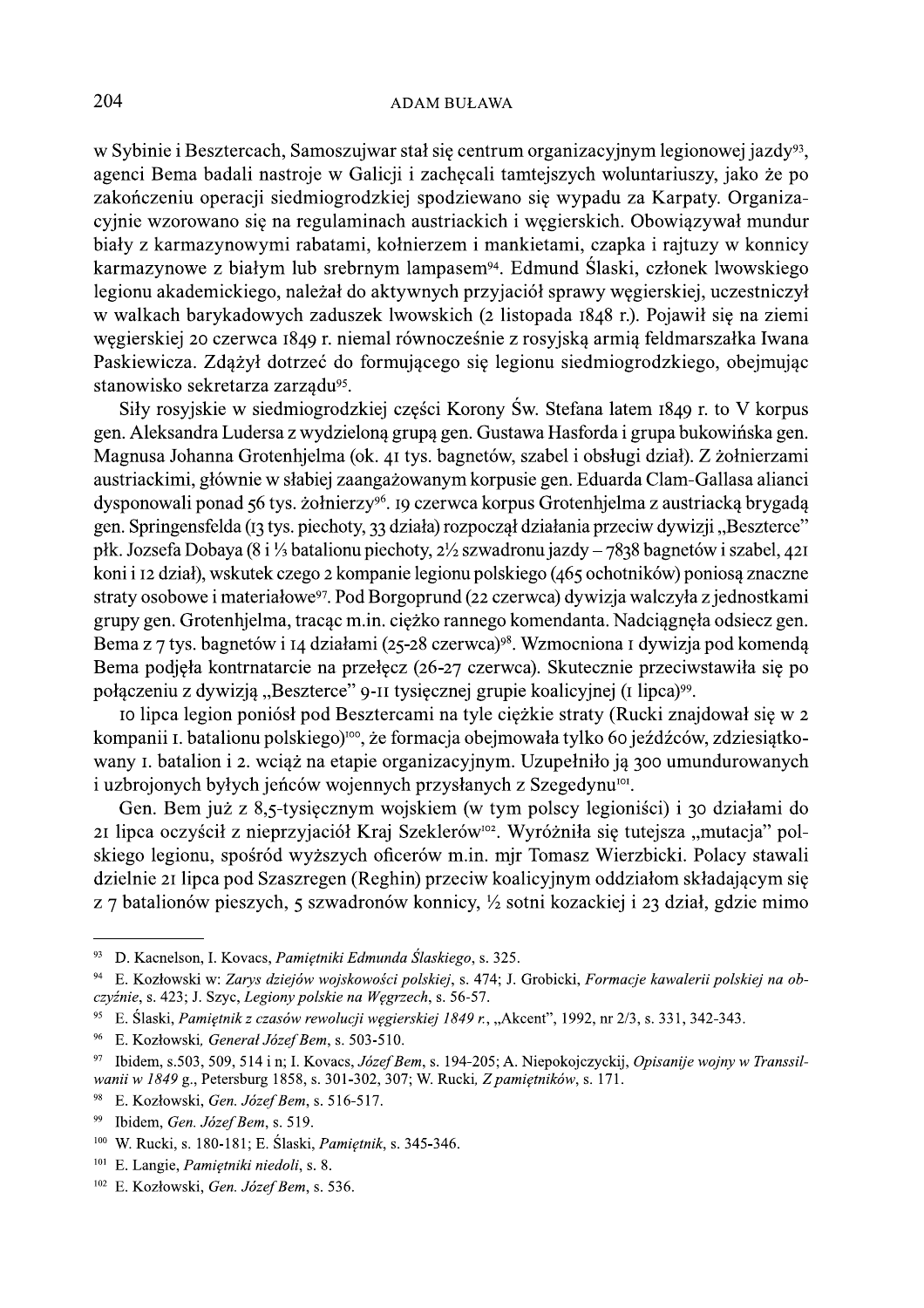ryzyka tyłowego ataku zespołu gen. Władysławowicza (2 bataliony piechoty, 2 szwadrony jazdy, 30 kozaków, 6 dział) wyparli obrońców, a zniszczenie mostu było dziełem ariergardy z 4 kompanii legionowych i 4 dział<sup>103</sup>. Polski legion bił się bardzo dzielnie, ale nasi ułani wspierani ogniem baterii zmuszali go do odwrotu z każdej pozycji" – odnotował mimo tego rosyjski sztabowiec polskiego pochodzenia Artur Niepokojczycki<sup>104</sup>.

Z 3 batalionami piechoty, 2 szwadronami jazdy i I baterią artylerii (ok. 2,4-5 tys. żołnierzy i 8 dział) przeprowadził Bem nieoczekiwaną ekspedycję na Mołdawię (21-25 lipca), podczas której zdobył przełęcz obsadzoną przez rosyjski batalion, jednak ponieważ nie udało się wzniecić zrywu powstańczego, zawrócił do Siedmiogrodu<sup>105</sup>.

Po zajęciu Sybina przez gen. Aleksandra Ludersa (16 tys. piechoty i 50 dział przeważyło nad 8 tys. honwedów i 26 działami)<sup>106</sup> doszło do kolejnej konfrontacji 6 tys. podkomendnych Bema i 12 tys. Rosjan 31 lipca pod Segesvar (Szekelykeresztur). Ponieważ zawiodła próba koncentracji powstańczej mimo skutecznego ostrzału artyleryjskiego, od którego poległ gen. Skariatin, odsiecz brygady gen. Engelgarda i manewr oskrzydlający od południa oraz natarcie kozackie od północy spowodowało załamanie obrony. Mimo to nie doszło do połączenia korpusu Ludersa z marszałkiem Paskiewiczem i gen. Haynau. Sytuację wykorzystał Bem, uderzając z 7,5 tys. piechoty i 18 działami po raz trzeci na Sybin, a pokonując brygadę gen. Hasdorfa (4,5 tys. żołnierzy), odniósł ostatnie zwycięstwo w skali całej rewolucji (5 sierpnia)<sup>107</sup>. 6 sierpnia pod Sybinem rozegrała się ostatnia już batalia. Górujący nad zabudowaniami łańcuch wzgórz obsadziły: środek – artyleria pod osłoną piechoty, cofnięte skrzydła szyku bojowego – jazda, piechota i artyleria, we wsi Nagycsur – kolumna rezerwowa z 4 działami, 6 pieszych batalionów, 500 jeźdźców i 18 dział miało przeciw sobie V korpus Ludersa i osłabioną brygadę Hasforda. Wysiłki obejścia skrzydeł Rosjanie odparli, nacierając na lewe skrzydło i wieś. Bem przypuścił bezskuteczny kontratak, a gdy jego lewe skrzydło rozbiła jazda, centrum zostało odsłonięte. 2 bataliony rosyjskie uderzyły czołowo, przełamując opór obrońców i przypieczętowując klęskę<sup>108</sup> Pod Kistorony rozbite zostały przez ściągającą pokonanych rosyjską konnicę dwa szwadrony polskiego legionu<sup>109</sup>. Kregosłup transylwańskiego zrywu został przetrącony. Bem przekazał dowództwo, udając się na Wielką Nizinę Węgierską<sup>110</sup>.

13 sierpnia legioniści osłaniali odwrót z Cluj części dywizji kolożwarskiej i resztek dywizji szeklerskiej<sup>m</sup>. Ślaski i Rucki uczestniczyli z rezerwowym szwadronem ułanów w słynnej szarży ostatniej bitwy na północnym froncie siedmiogrodzkim pod Banffyhunyad (16 sierpnia), gdzie odrzucono nacierające kolumny rosyjsko-austriackiej dywizji Grotenhjelma. Lansjerzy z oddziału szturmowego Łosia skutecznie odparli przeciwników<sup>112</sup>. Polska półbateria artyleryjska, zgodnie z tradycją Bema pozostawała na przedzie, a w odwrocie

<sup>&</sup>lt;sup>103</sup> Ibidem, s. 556.

 $104$  A. Niepokojczycki, *Opisanije wojny*, s. 165-166.

<sup>&</sup>lt;sup>105</sup> E. Kozłowski, Gen. Józef Bem, s. 539-542.

<sup>&</sup>lt;sup>106</sup> Ibidem, s. 544.

<sup>&</sup>lt;sup>107</sup> Ibidem, s. 549.

<sup>&</sup>lt;sup>108</sup> Ibidem, s. 554-558.

<sup>&</sup>lt;sup>109</sup> I. Kovacs, *Polacy w wegierskiej Wiośnie Ludów*, s. 303; W. Rucki, Ze wspomnień, s. 203-204, 208.

<sup>&</sup>lt;sup>110</sup> E. Kozłowski, Gen. Józef Bem, s. 553-554.

<sup>&</sup>lt;sup>111</sup> D. Kacnelson, I. Kovacs, Pamiętniki Edmunda Ślaskiego, s. 330; E. Ślaski, Pamiętniki, s. 346.

<sup>&</sup>lt;sup>112</sup> E. Kozłowski, Gen. Józef Bem, s. 475; I. Kovacs, Polscy bohaterowie, s. 186-187; tenże, Polacy w wegierskiej Wiośnie Ludów, s. 304-305; E. Ślaski, Pamietniki, s. 347-348.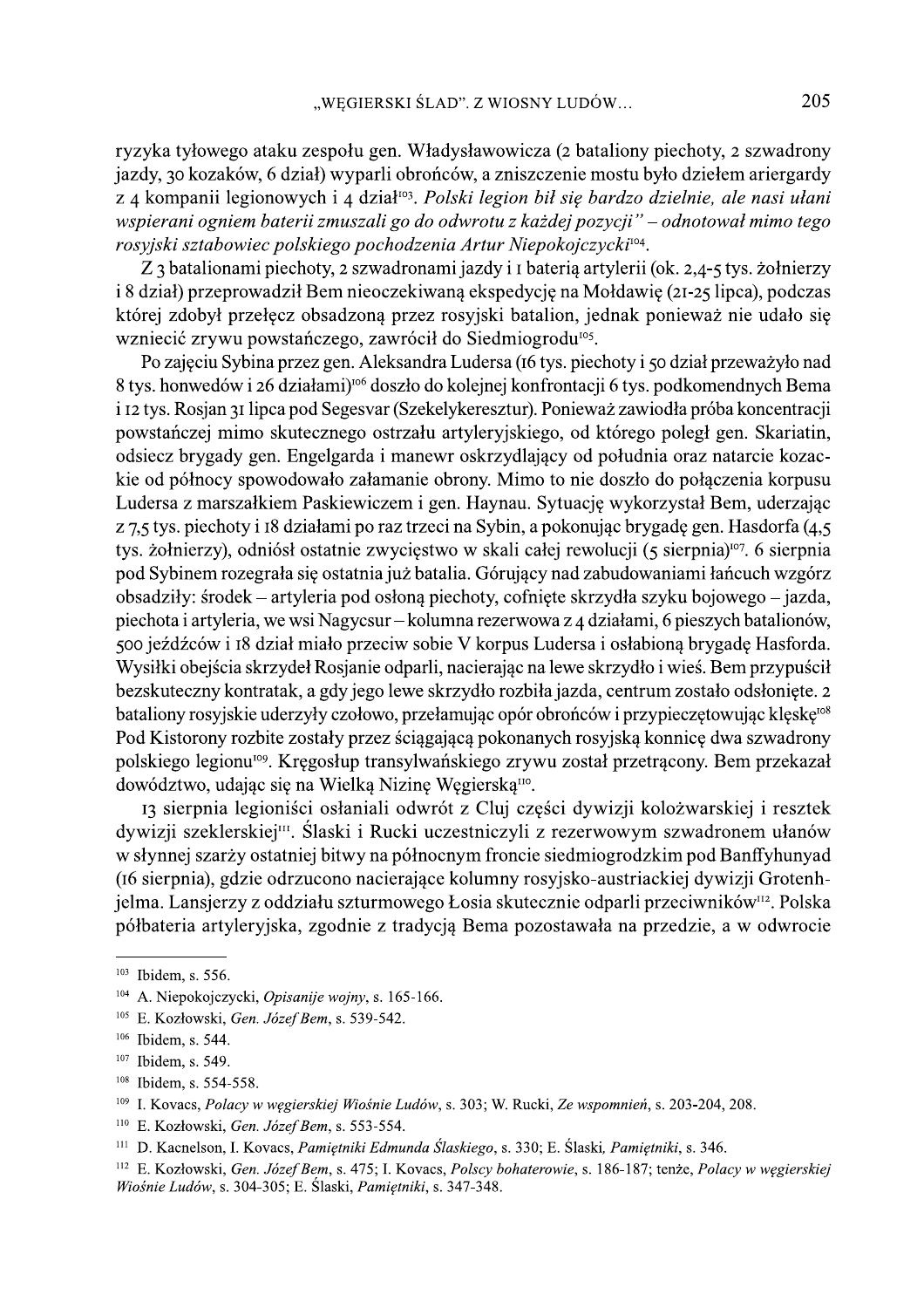posuwała się ostatnia, budząc uznanie nawet nieprzyjąciół<sup>113</sup>. Dzień po batalii dowódca 2 kompanii 1. batalionu, Rucki, trafił do niewoli, skąd niemal natychmiast uciekł<sup>114</sup>.

Niedobitki kolożyarsko-seklerskich jednostek na wieść o kapitulacji gen. Gorgeja połaczyły się z kunktatorską dywizją płk. Kazinczy'ego. Rosyjski parlamentariusz przyniósł list Gorgeia do towarzyszy broni, z sugestią złożenia broni. Kapitulacja armii siedmiogrodzkiej  $(24-25$  sierpnia) wywołała oburzenie polskich i węgierskich patriotów<sup>ns</sup>.

Nie ulegając namowom, polski legion rozproszył się dopiero w okolicach Nagybanya. Czechowski przedostał się na Śląsk, skąd w obawie przed wydaniem carowi wyjechał do Paryża, zasilając zwolenników Hotelu Lambert<sup>116</sup>. Rucki ukrywał się na Węgrzech aż do Bożego Narodzenia 1852 r., a po osądzeniu przez sąd wojenny odbył dwuletnią karę więzienia w Koszycach. Po ponownym krótkim uwięzieniu skierowany został do Galicji<sup>117</sup>.

Niewiele wiadomo o zaangażowaniu Wiktora Dobrosielskiego w wojnę węgierską poza odbyciem po powrocie do Królestwa Polskiego 4-letniej kary pobytu w zamojskiej twierdzy<sup>118</sup>. Podobnie było z weteranem Legii Cudzoziemskiej Aleksandrem Matuszewiczem, austriackim ex-oficerem, ppor. Legionu Stanisławem Szumlańskim<sup>119</sup>, późniejszym kapitanem honwedów, przedstawicielem pruskiego korpusu oficerskiego Władysławem Miśkiewiczem czy Leszkiem Wiśniowskim jako urodzonym w Galicji wcielonym do karnej kompanii austriackiej w Komarnie. Nie do końca potwierdzono akces Ignacego Mystkowskiego, uciekiniera za granice Królestwa Polskiego w czerwcu 1848 r.<sup>120</sup>

Choć straty w batalii temeszwarskiej nie były duże, podczas odwrotu zdemoralizowana armia rozproszyła się, a w Lugos zebrało się ok. 50% stanu wyjściowego<sup>121</sup>. Walery Kozłowski został austriackim jeńcem pod Vilagos, gdzie kapitulował dowódca innej armii, gen. Gorgey. Dezertera z habsburskiego wojska czekało 5-letnie więzienie w twierdzy Munkacz. Legion polski w ariergardzie ścierał się codziennie z pościgiem – ostatnia akcja bojowa to osłona przejścia górskiego pod Teregovą przez 2 działa w asekuracji batalionu honwedów<sup>122</sup>. 17 sierpnia Kossuth pożegnał się w Orszowie z legionistami, na wniosek Wysockiego 26 z nich odznaczył Orderem Zasługi III klasy. Uzasadnienie dla mir. Horodyńskiego za postawę pod Temesvarem brzmi: jako dowódca batalionu [...] stawił czoła najsilniejszemu ostrzałowi armatniemu: straty sięgały prawie połowy zasobów jego batalionu, co świadczy chwalebnie o jego niezłomności: podtrzymując w żołnierzach ducha bojowego zachował do końca porządek w swoich szeregach, a potem osłaniał odwrót<sup>123</sup>.

Pomiędzy 18 a 20 sierpnia legioniści opuścili Węgry. Dowódca legii polskiej do narodu węgierskiego wygłosił pożegnalną mowę: Walczyliśmy z wami, wiecie o tym dobrze, nie jako najemnicy, nie dla osobistych widoków, ale w nadziei, że wasze powodzenie i wzięty przez

<sup>&</sup>lt;sup>113</sup> A. Niepokojczycki, Opisanije wojny, s. 279.

<sup>&</sup>lt;sup>114</sup> I. Kovacs, Polacy w węgierskiej Wiośnie Ludów, s. 305-309; W. Rucki, Ze wspomnień, s. 210-214.

<sup>&</sup>lt;sup>115</sup> E. Kozłowski, Gen. Józef Bem, s. 557.

<sup>&</sup>lt;sup>116</sup> M. Budzyński, Wspomnienie mojego życia, Poznań 1880, s. 263-265.

<sup>&</sup>lt;sup>117</sup> I. Kovacs, *Polacy w węgierskiej Wiośnie Ludów*, s. 309; W. Rucki, Ze wspomnień, s. 243.

<sup>&</sup>lt;sup>118</sup> J. Giergielewicz, Wiktor Dobrosielski (1827-1898), PSB, t. 5, Kraków 1939-1946, s. 248-249.

<sup>&</sup>lt;sup>119</sup> Stanisław Szumlański (1818-1866), PSB, t. 49, Kraków 2013-2014, s. 356 J. Wysocki, Pamiętnik, s. 147.

<sup>&</sup>lt;sup>120</sup> M. Bartniczak, *Ignacy Mystkowski (1826-1863*), PSB, t. 22, Kraków 1977, s. 275-276.

<sup>&</sup>lt;sup>121</sup> E. Kozłowski, Legion Polski, s. 285; Z. Miłkowski, Od kolebki, t. 1, s. 356.

<sup>&</sup>lt;sup>122</sup> E. Kozłowski, Legion Polski, s. 288.

<sup>&</sup>lt;sup>123</sup> I. Kovacs, Nieznani polscy bohaterowie, s. 208-209, 214.